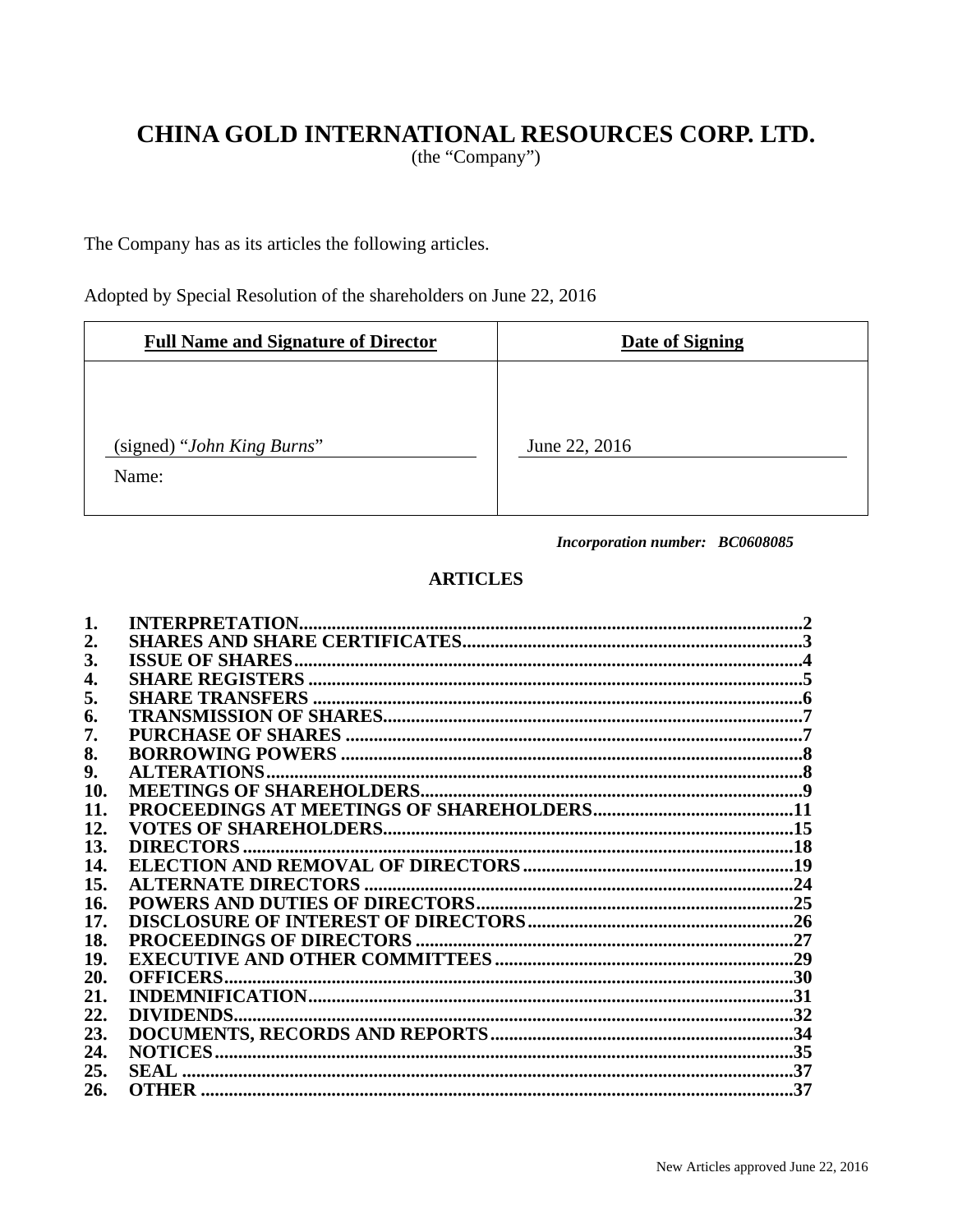#### **1. INTERPRETATION**

#### **1.1 Definitions**

In these Articles, unless the context otherwise requires:

- (1) "board of directors", "directors" and "board" mean the directors or sole director of the Company for the time being;
- (2) "*Business Corporations Act*" means the *Business Corporations Act* (British Columbia), S.B.C. 2002, c.57, and the regulations thereunder, as from time to time amended;
- (3) "Clearing House" means a recognized clearing house within the meaning of the Securities and Futures Ordinance (Chapter 571) of the laws of Hong Kong or any statute, ordinance or regulation which amends, supplements or supersedes such Ordinance;
- (4) "corporate communication" has the meaning ascribed thereto in the Listing Rules, including but not limited to, annual report and accounts, interim report, notice of meeting, listing documents, circular, and forms);
- (5) "Designated Stock Exchange" a stock exchange in respect of which the shares of the Company are listed or quoted and where such stock exchange deems such listing or quotation to be the primary listing or quotation of the shares of the Company;
- (6) "electronic communication" a communication sent by electronic transmission in any form through any medium;
- (7) "Entitled Person" a person who is entitled to receive or otherwise demand for a copy of the reporting documents of the Company pursuant to the *Business Corporations Act*, these Articles the Listing Rules and the Ordinance;
- (8) "*Interpretation Act*" means the *Interpretation Act*, R.S.B.C. 1996, c.238, as amended from time to time;
- (9) "legal personal representative" means the personal or other legal representative of the shareholder;
- (10) "Listing Rules" means the Rules Governing the Listing of Securities on the The Stock Exchange of Hong Kong Limited'
- (11) "Ordinance" the Companies Ordinance (Chapter 622 of the Laws of Hong Kong); and
- (12) "seal" means the seal of the Company, if any.

### 1.2 *Business Corporations Act* **and** *Interpretation Act* **Definitions Applicable**

The definitions in the *Business Corporations Act* and the definitions and rules of construction in the *Interpretation Act*, with the necessary changes, so far as applicable, and unless the context requires otherwise, apply to these Articles as if they were an enactment. If there is a conflict between a definition in the *Business Corporations Act* and a definition or rule in the *Interpretation Act* relating to a term used in these Articles, the definition in the *Business Corporations Act* will prevail in relation to the use of the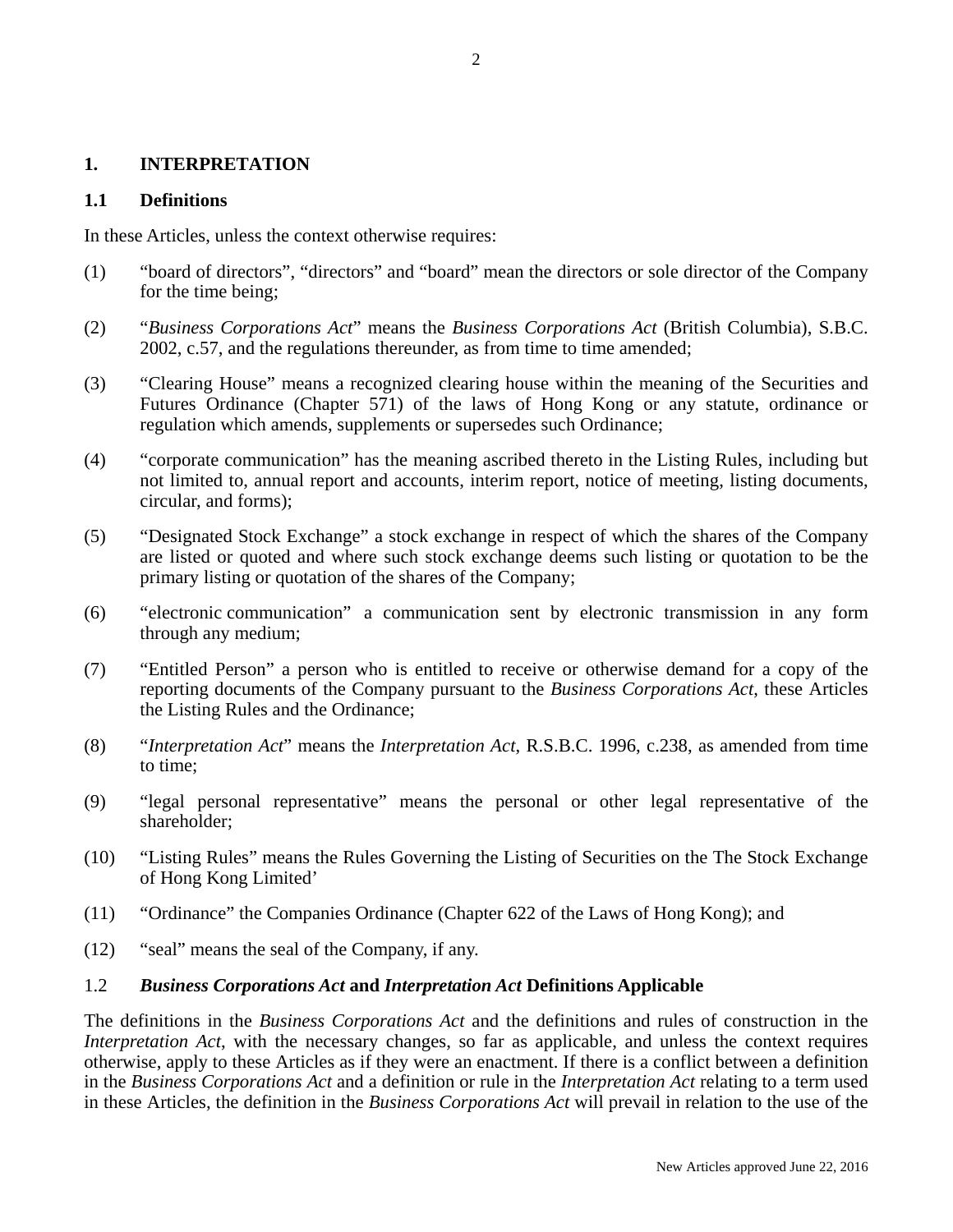term in these Articles. If there is a conflict between these Articles and the *Business Corporations Act*, the *Business Corporations Act* will prevail.

# **2. SHARES AND SHARE CERTIFICATES**

#### **2.1 Authorized Share Structure**

The authorized share structure of the Company consists of shares of the class or classes and series, if any, described in the Notice of Articles of the Company.

### **2.2 Form of Share Certificate**

Each share certificate issued by the Company must comply with, and be signed as required by, the *Business Corporations Act*.

#### **2.3 Right to Share Certificate or Acknowledgement**

Each shareholder is entitled, without charge, to one share certificate representing the shares of each class or series of shares registered in the shareholder's name. At its option, the Company may, in lieu of a share certificate, issue to the shareholder a non-transferable written acknowledgement of the shareholder's right to obtain such a share certificate, provided that in respect of a share held jointly by several persons, the Company is not bound to issue more than one share certificate for a share to one of several joint shareholders or to one of the shareholders' duly authorized agents will be sufficient delivery to all.

#### **2.4 Sending of Share Certificate**

Any share certificate or non-transferable written acknowledgement of a shareholder's right to obtain a share certificate may be sent to the shareholder by mail at the shareholder's registered address and neither the Company nor any director, officer or agent of the Company is liable for any loss to the shareholder because the share certificate or acknowledgement is lost in the mail or stolen.

### **2.5 Replacement of Worn Out or Defaced Certificate**

If the directors are satisfied that a share certificate or a non-transferable written acknowledgement of the shareholder's right to obtain a share certificate is worn out or defaced, they must, on production to them of the share certificate or acknowledgement, as the case may be, and on such other terms, if any, as they think fit:

- (1) order the share certificate or acknowledgement, as the case may be, to be cancelled; and
- (2) issue a replacement share certificate or acknowledgement, as the case may be.

#### **2.6 Replacement of Lost, Stolen or Destroyed Certificate or Acknowledgement**

If a share certificate or a non-transferable written acknowledgement of a shareholder's right to obtain a share certificate is lost, stolen or destroyed, a replacement share certificate or acknowledgement, as the case may be, must be issued to the person entitled to that share certificate or acknowledgement, as the case may be, if the directors receive:

(1) proof satisfactory to them that the share certificate or acknowledgement is lost, stolen or destroyed; and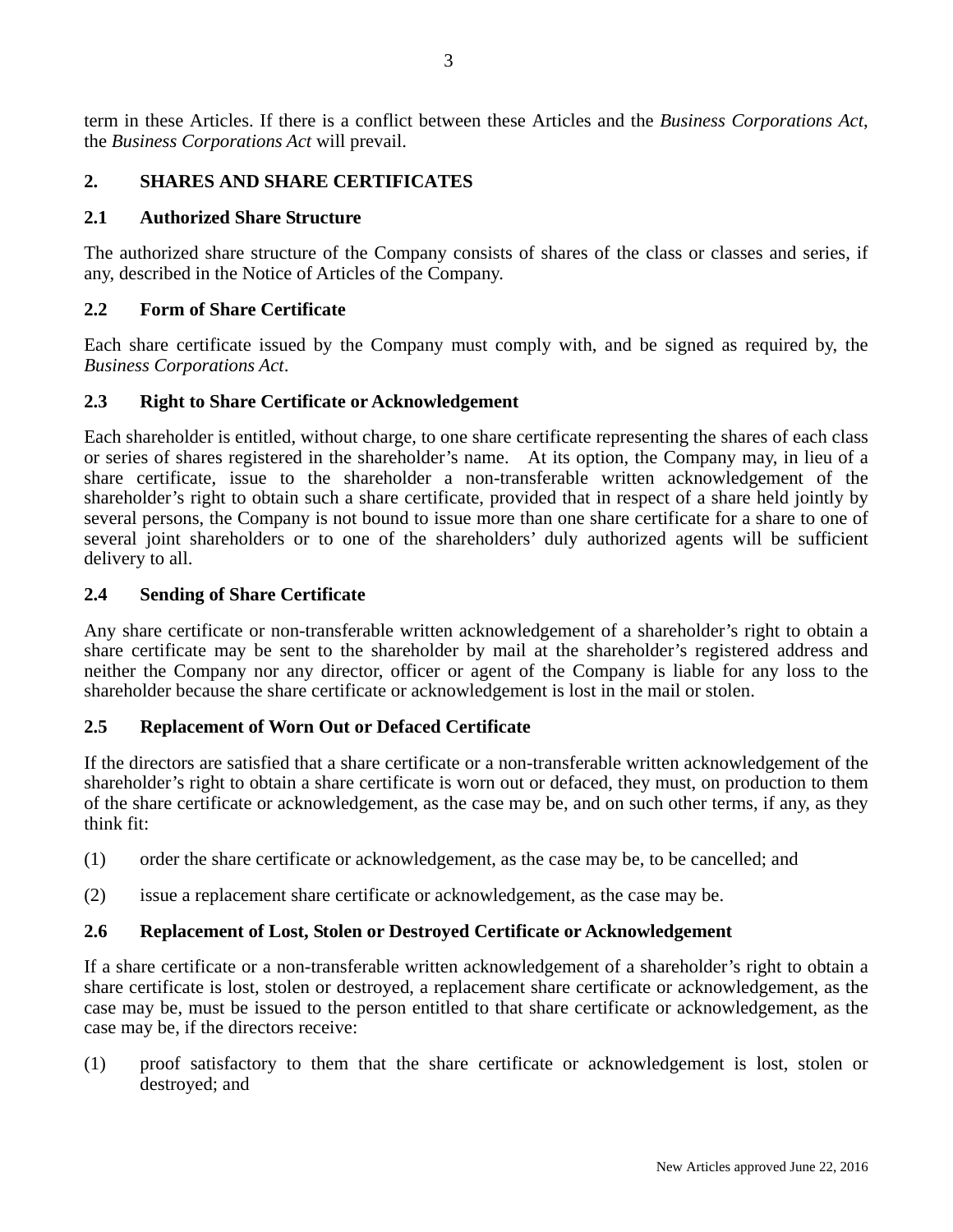(2) any indemnity the directors consider adequate.

# **2.6.1 Certificate not to be replaced after registration of transfer**

A person entitled to a share certificate may not assert against the Company a claim for a new share certificate under Articles 2.6 if:

- (1) the share certificate has been lost, apparently destroyed or wrongfully taken and the person fails to notify the company of that fact within a reasonable time after the person has notice of it, and
- (2) the Company registers a transfer of the shares represented by the certificate before receiving a notice of the loss, apparent destruction or wrongful taking of the share certificate.

# **2.7 Splitting Share Certificates**

If a shareholder surrenders a share certificate to the Company with a written request that the Company issue in the shareholder's name two (2) or more share certificates, each representing a specified number of shares and in the aggregate representing the same number of shares as the share certificate so surrendered, the Company must cancel the surrendered share certificate and issue replacement share certificates in accordance with that request.

# **2.8 Certificate Fee**

There must be paid to the Company, in relation to the issue of any share certificate under Articles 2.5, 2.6 or 2.7, the amount, if any and which must not exceed the amount prescribed under the *Business Corporations Act*, determined by the directors.

### **2.9 Recognition of Trusts**

Except as required by law or statute or these Articles, no person will be recognized by the Company as holding any share upon any trust, and the Company is not bound by or compelled in any way to recognize (even when having notice thereof) any equitable, contingent, future or partial interest in any share or fraction of a share or (except as by law or statute or these Articles provided or as ordered by a court of competent jurisdiction) any other rights in respect of any share except an absolute right to the entirety thereof in the shareholder.

### **3. ISSUE OF SHARES**

### **3.1 Directors Authorized**

Subject to the *Business Corporations Act* and the rights of the holders of issued shares of the Company, the Company may issue, allot, sell or otherwise dispose of the unissued shares, and issued shares held by the Company, at the times, to the persons, including directors, in the manner, on the terms and conditions and for the issue prices (including any premium at which shares with par value may be issued) that the directors may determine. The issue price for a share with par value must be equal to or greater than the par value of the share.

### **3.2 Commissions and Discounts**

The directors may authorize the Company to pay at any time a reasonable commission or allow a reasonable discount to any person in consideration of that person purchasing or agreeing to purchase shares of the Company from the Company or any other person, or procuring or agreeing to procure purchasers for shares of the Company.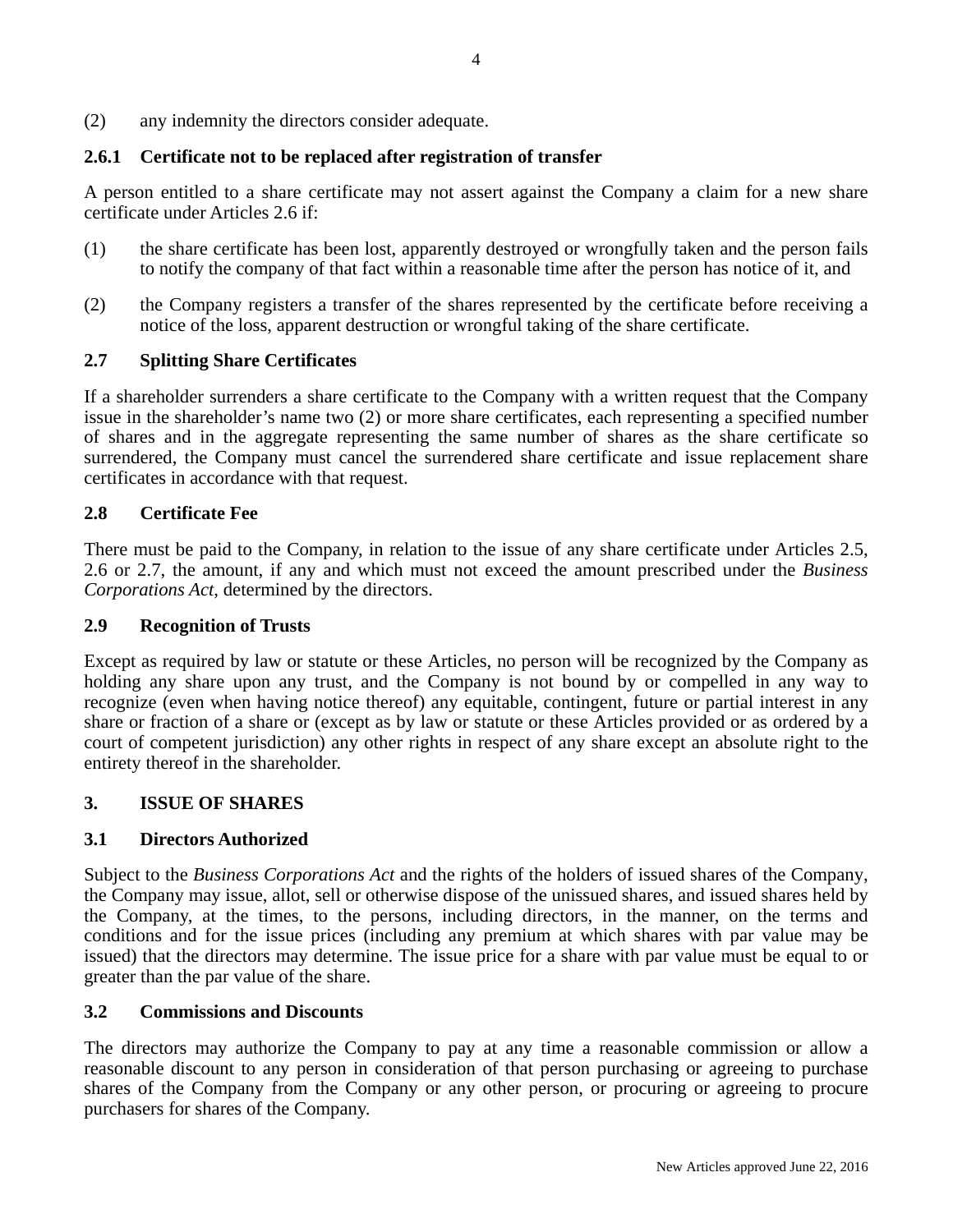#### **3.3 Brokerage**

The Company may pay such brokerage fee or other consideration as may be lawful for or in connection with the sale or placement of its securities.

#### **3.4 Conditions of Issue**

Except as provided for by the *Business Corporations Act*, no share may be issued until it is fully paid. A share is fully paid when:

- (1) consideration is provided to the Company for the issue of the share by one or more of the following:
	- (a) past services performed for the Company;
	- (b) property; or
	- (c) money; and
- (2) the value of the consideration received by the Company equals or exceeds the issue price set for the share under Article 3.1.

#### **3.5 Share Purchase Warrants and Rights**

Subject to the *Business Corporations Act*, the Company may issue share purchase warrants, options and rights upon such terms and conditions as the directors determine, which share purchase warrants, options and rights may be issued alone or in conjunction with debentures, debenture stock, bonds, shares or any other securities issued or created by the Company from time to time.

#### **4. SHARE REGISTERS**

#### **4.1 Central Securities Register**

As required by and subject to the *Business Corporations Act*, the Company must maintain in British Columbia a central securities register. The directors may, subject to the *Business Corporations Act*, appoint an agent to maintain the central securities register or any branch securities register. The directors may also appoint one or more agents, including the agent which keeps the central securities register or any branch securities register, as transfer agent for its shares or any class or series of its shares, as the case may be, and the same or another agent as registrar for its shares or such class or series of its shares, as the case may be. The directors may terminate such appointment of any agent at any time and may appoint another agent in its place.

#### **4.2 Closing Register**

The Company must not at any time close its central securities register.

#### **4.3 Branch Registers**

The Company may keep or cause to be kept one or more branch securities registers.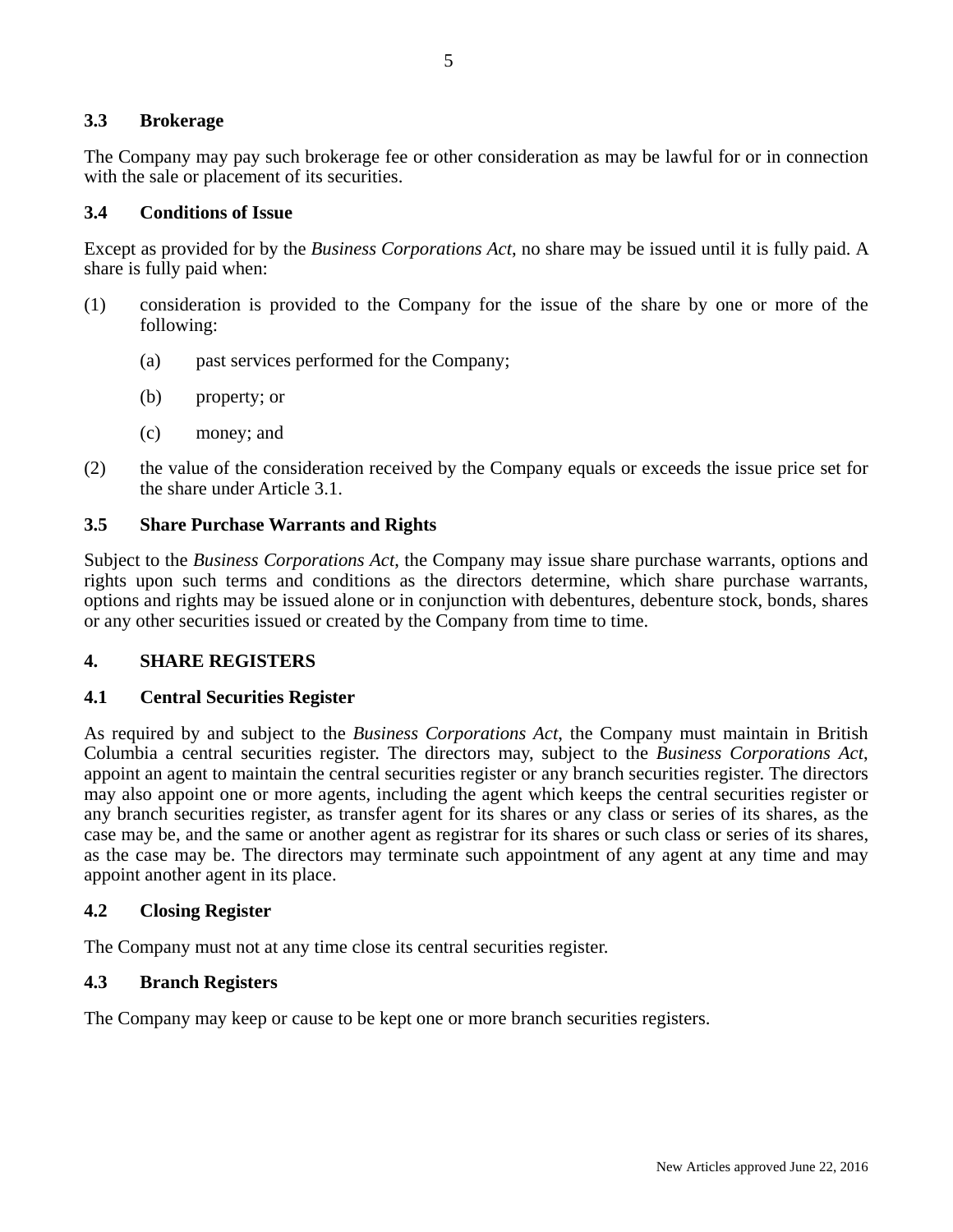### **5. SHARE TRANSFERS**

#### **5.1 Registering Transfers**

A transfer of a share of the Company must not be registered unless:

- (1) a duly signed instrument of transfer in respect of the share has been received by the Company or its transfer agent;
- (2) if a share certificate has been issued by the Company in respect of the share to be transferred, that share certificate has been surrendered to the Company or its transfer agent;
- (3) if an non-transferable written acknowledgement of the shareholder's right to obtain a share certificate has been issued by the Company in respect of the share to be transferred, that acknowledgement has been surrendered to the Company or its agent; and
- (4) any other evidence reasonably required by the Company, or by the transfer agent or registrar for the applicable class or series of shares, to prove:
	- (a) the title of the transferor,
	- (b) the transferor's right to transfer the share
	- (c) that the endorsement is genuine and authorized, or
	- (d) that the transfer is rightful or is to a protected purchaser.

#### **5.2 Form of Instrument of Transfer**

All transfers of Shares shall be effected by transfer in writing in the usual or common form, or if any, on the back of the Company's share certificates or in such other form as the Board may approve and accept provided always that, if and for so long as the Company is listed on the Stock Exchange of Hong Kong Limited ("HKSE"), it shall comply with such form requirements as may be prescribed by HKSE and transfers may be under hand only or, if the transferor or transferee is a Clearing House (or its nominees)), under hand, by machine imprinted signature or by such other means of execution as the Board may approve from time to time.

#### **5.3 Transferor Remains Shareholder**

Except to the extent that the *Business Corporations Act* otherwise provides, the transferor of shares is deemed to remain the holder of the shares until the name of the transferee is entered in a securities register of the Company as the registered owner of the transferred shares.

### **5.4 Signing of Instrument of Transfer**

If a shareholder, or his or her duly authorized attorney, signs an instrument of transfer in respect of shares registered in the name of the shareholder, the signed instrument of transfer constitutes a complete and sufficient authority to the Company and its directors, officers and agents to register the number of shares specified in the instrument of transfer or specified in any other manner, or, if no number is specified, all the shares represented by the share certificates or set out in the written acknowledgments deposited with the instrument of transfer:

(1) in the name of the person named as transferee in that instrument of transfer; or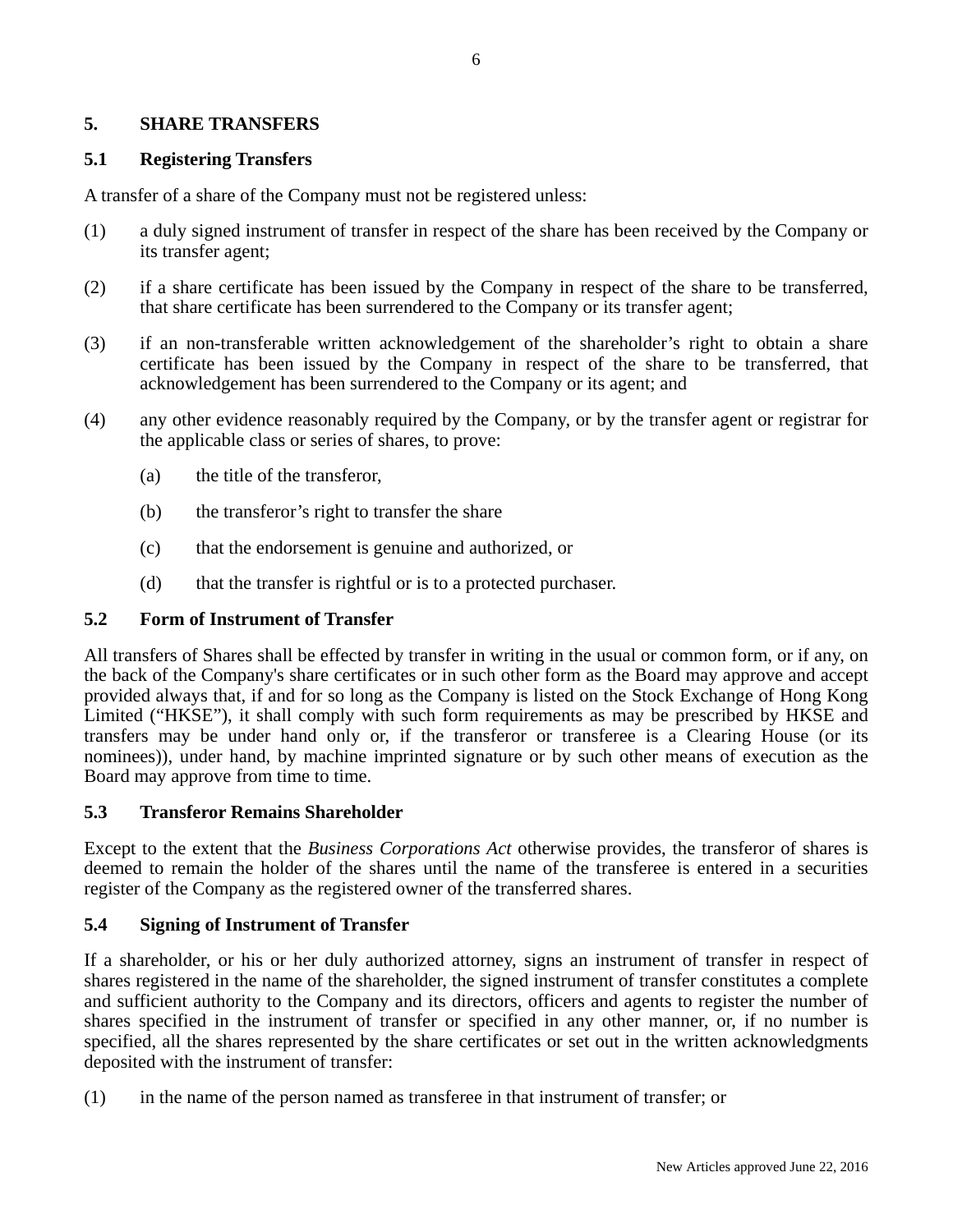(2) if no person is named as transferee in that instrument of transfer, in the name of the person on whose behalf the instrument is deposited for the purpose of having the transfer registered.

# **5.5 Enquiry as to Title Not Required**

Neither the Company nor any director, officer or agent of the Company is bound to inquire into the title of the person named in the instrument of transfer as transferee or, if no person is named as transferee in the instrument of transfer, of the person on whose behalf the instrument is deposited for the purpose of having the transfer registered or is liable for any claim related to registering the transfer by the shareholder or by any intermediate owner or holder of the shares, of any interest in the shares, of any share certificate representing such shares or of any written acknowledgment of a right to obtain a share certificate for such shares. A transfer, when entered in a securities register of the Company, shall confer upon the person whose name the shares have been entered into valid title to such shares.

### **5.6 Transfer Fee**

There must be paid to the Company, in relation to the registration of any transfer, the amount, if any, determined by the directors from time to time.

# **6. TRANSMISSION OF SHARES**

### **6.1 Legal Personal Representative Recognized on Death**

In case of the death of a shareholder, the legal personal representative, or if the shareholder was a joint holder, the surviving joint holder, will be the only person recognized by the Company as having any title to the shareholder's interest in the shares. Before recognizing a person as a legal personal representative, the directors may require proof of appointment by a court of competent jurisdiction, a grant of letters probate, letters of administration or such other evidence or documents as the directors consider appropriate.

### **6.2 Rights of Legal Personal Representative or Trustee in Bankruptcy**

The legal personal representative or trustee in bankruptcy of a shareholder, as the case may be,has the same rights, privileges and obligations that attach to the shares held by the shareholder, including the right to transfer the shares in accordance with these Articles, provided the documents required by the *Business Corporations Act* and the directors have been deposited with the Company.

### **7. PURCHASE OF SHARES**

### **7.1 Company Authorized to Purchase Shares**

Subject to Article 7.2, the special rights and restrictions attached to the shares of any class or series and the *Business Corporations Act*, the Company may, if authorized by the directors, purchase or otherwise acquire any of its shares at the price and upon the terms specified in such resolution.

#### **7.2 Purchase When Insolvent**

The Company must not make a payment or provide any other consideration to purchase or otherwise acquire any of its shares if there are reasonable grounds for believing that:

- (1) the Company is insolvent; or
- (2) making the payment or providing the consideration would render the Company insolvent.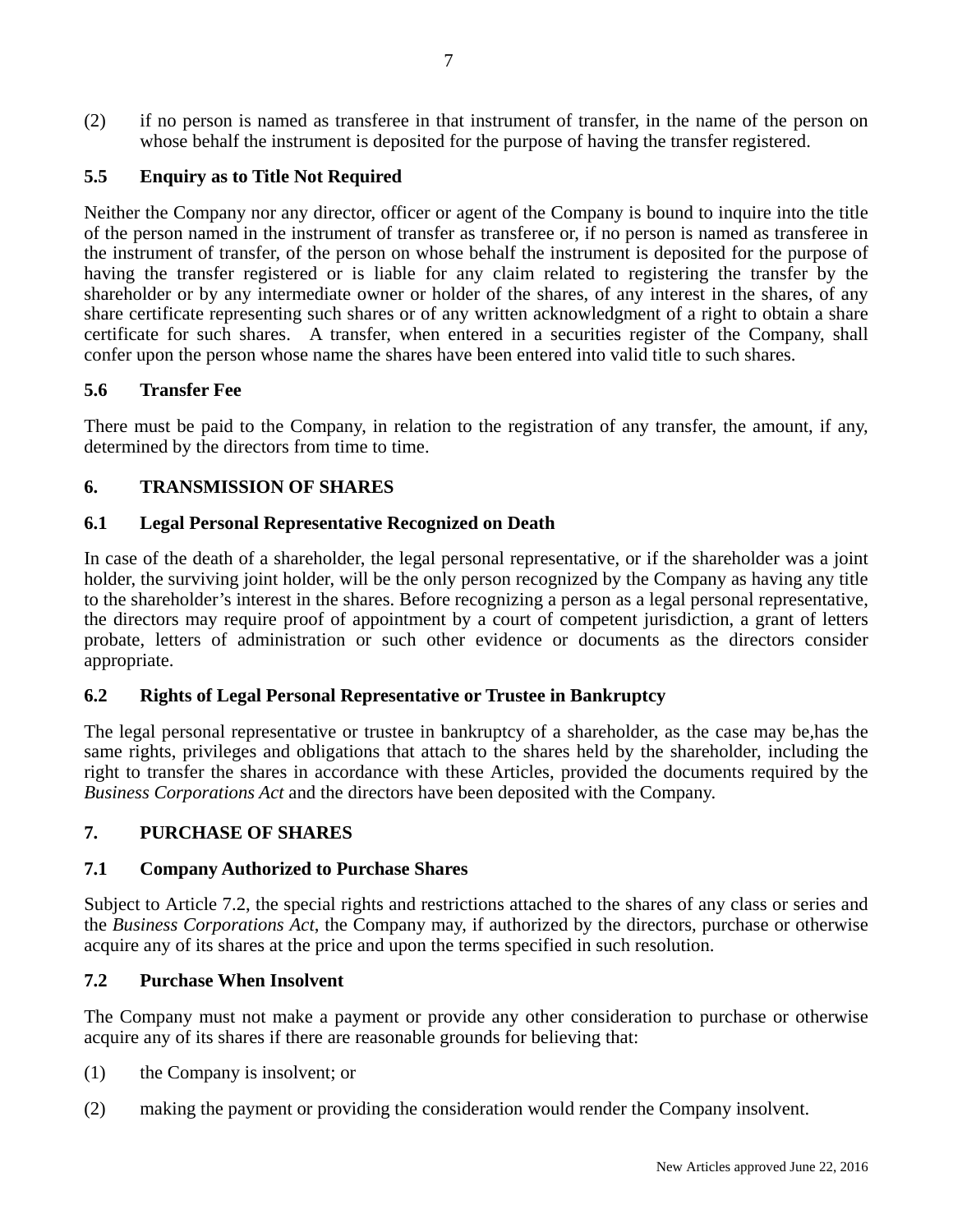#### **7.3 Sale and Voting of Purchased Shares**

If the Company retains a share redeemed, purchased or otherwise acquired by it, the Company may sell, gift or otherwise dispose of the share, but, while such share is held by the Company, it:

- (1) is not entitled to vote the share at a meeting of its shareholders;
- (2) must not pay a dividend in respect of the share; and
- (3) must not make any other distribution in respect of the share.

### **8. BORROWING POWERS**

The Company, if authorized by the directors, may:

- (1) borrow money in the manner and amount, on the security, from the sources and on the terms and conditions that they consider appropriate;
- (2) issue bonds, debentures and other debt obligations either outright or as security for any liability or obligation of the Company or any other person and at such discounts or premiums and on such other terms as they consider appropriate;
- (3) guarantee the repayment of money by any other person or the performance of any obligation of any other person; and
- (4) mortgage, charge, whether by way of specific or floating charge, grant a security interest in, or give other security on, the whole or any part of the present and future assets and undertaking of the Company.

#### **9. ALTERATIONS**

#### **9.1 Alteration of Authorized Share Structure**

Subject to Article 9.2 and the *Business Corporations Act*, the Company may by special resolution:

- (1) create one or more classes or series of shares or, if none of the shares of a class or series of shares are allotted or issued, eliminate that class or series of shares;
- (2) increase, reduce or eliminate the maximum number of shares that the Company is authorized to issue out of any class or series of shares or establish a maximum number of shares that the Company is authorized to issue out of any class or series of shares for which no maximum is established;
- (3) subdivide or consolidate all or any of its unissued, or fully paid issued, shares;
- (4) if the Company is authorized to issue shares of a class of shares with par value:
	- (a) decrease the par value of those shares; or
	- (b) if none of the shares of that class of shares are allotted or issued, increase the par value of those shares;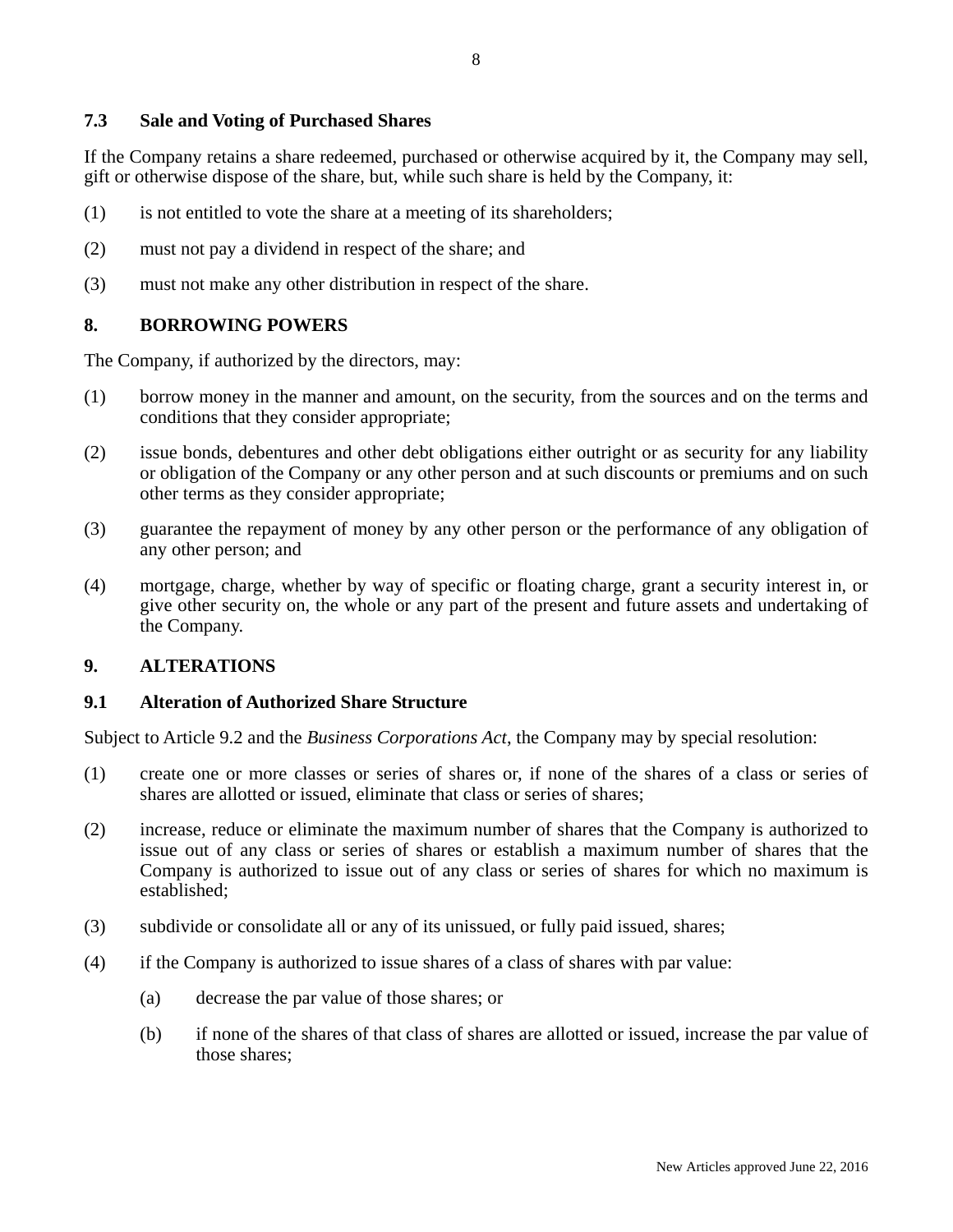- (5) change all or any of its unissued, or fully paid issued, shares with par value into shares without par value or any of its unissued shares without par value into shares with par value;
- (6) alter the identifying name of any of its shares; or
- (7) otherwise alter its shares or authorized share structure when required or permitted to do so by the *Business Corporations Act*.

# **9.2 Special Rights and Restrictions**

Subject to the *Business Corporations Act*, the Company may by special resolution:

- (1) create special rights or restrictions for, and attach those special rights or restrictions to, the shares of any class or series of shares, whether or not any or all of those shares have been issued; or
- (2) vary or delete any special rights or restrictions attached to the shares of any class or series of shares, whether or not any or all of those shares have been issued.

### **9.3 Change of Name**

The Company may, by a resolution of the directors, authorize an alteration of its Notice of Articles in order to change its name.

### **9.4 Other Alterations**

If the *Business Corporations Act* does not specify the type of resolution and these Articles do not specify another type of resolution, the Company may by special resolution alter these Articles.

# **10. MEETINGS OF SHAREHOLDERS**

### **10.1 Annual General Meetings**

Unless an annual general meeting is deferred or waived in accordance with the *Business Corporations Act*, the Company must hold its first annual general meeting within 18 months after the date on which it was incorporated or otherwise recognized, and after that must hold an annual general meeting at least once in each calendar year and not more than 15 months after the last annual reference date at such time and place within or outside British Columbia as may be determined by the directors.

### **10.2 Resolution Instead of Annual General Meeting**

If all the shareholders who are entitled to vote at an annual general meeting consent by a unanimous resolution under the *Business Corporations Act* to all of the business that is required to be transacted at that annual general meeting, the annual general meeting is deemed to have been held on the date of the unanimous resolution. The shareholders must, in any unanimous resolution passed under this Article 10.2, select as the Company's annual reference date a date that would be appropriate for the holding of the applicable annual general meeting.

### **10.3 Calling of Meetings of Shareholders**

The directors may, whenever they think fit, call a meeting of shareholders at such time and place, within or outside British Columbia, as may be determined by the directors.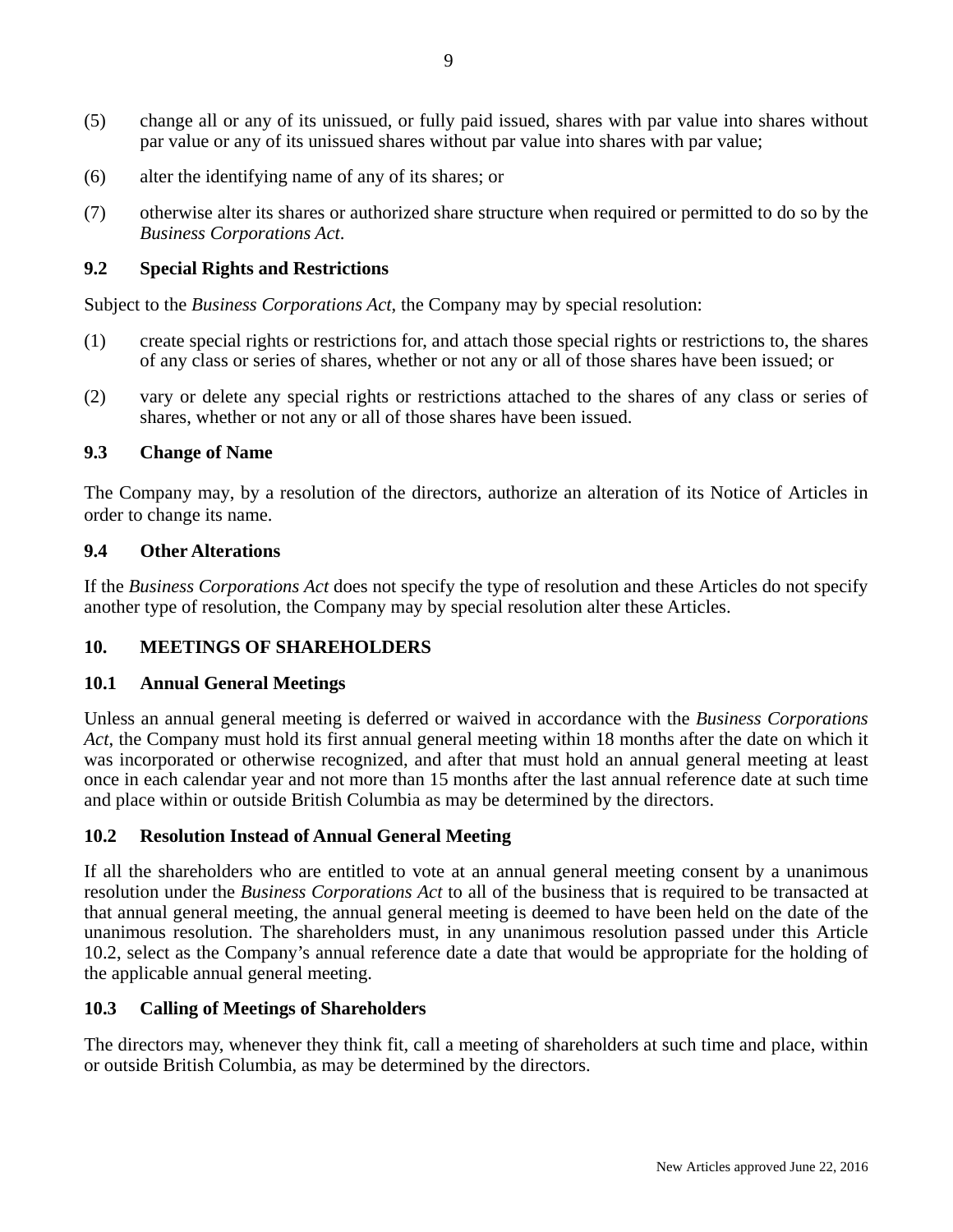### **10.4 Notice for Meetings of Shareholders**

The Company must send notice of the date, time and location of any meeting of shareholders, in the manner provided in these Articles, or in such other manner, if any, as may be prescribed by ordinary resolution (whether previous notice of the resolution has been given or not), to each shareholder entitled to attend the meeting, to each director and to the auditor of the Company, unless these Articles otherwise provide, at least the following number of days before the meeting:

- (1) if and for so long as the Company is a public company, 21 days; or
- (2) otherwise, 10 days.

# **10.5 Record Date for Notice**

The directors may set a date as the record date for the purpose of determining shareholders entitled to notice of any meeting of shareholders. The record date must not precede the date on which the meeting is to be held by more than two months or, in the case of a general meeting requisitioned by shareholders under the *Business Corporations Act*, by more than four months. The record date must not precede the date on which the meeting is held by fewer than:

- (1) if and for so long as the Company is a public company, 21 days; or
- (2) otherwise, 10 days.

If no record date is set, the record date is 5 p.m. on the day immediately preceding the first date on which the notice is sent or, if no notice is sent, the beginning of the meeting.

### **10.6 Record Date for Voting**

The directors may set a date as the record date for the purpose of determining shareholders entitled to vote at any meeting of shareholders. The record date must not precede the date on which the meeting is to be held by more than two months or, in the case of a general meeting requisitioned by shareholders under the *Business Corporations Act*, by more than four months. If no record date is set, the record date is 5 p.m. on the day immediately preceding the first date on which the notice is sent or, if no notice is sent, the beginning of the meeting.

### **10.7 Failure to Give Notice and Waiver of Notice**

The accidental omission to send notice of any meeting to, or the non-receipt of any notice by, any of the persons entitled to notice does not invalidate any proceedings at that meeting. Any person entitled to notice of a meeting of shareholders may, in writing or otherwise, waive or reduce the period of notice of such meeting.

### **10.8 Notice of Special Business at Meetings of Shareholders**

If a meeting of shareholders is to consider special business within the meaning of Article 11.1, the notice of meeting must:

- (1) state the general nature of the special business; and
- (2) if the special business includes considering, approving, ratifying, adopting or authorizing any document or the signing of or giving of effect to any document, have attached to it a copy of the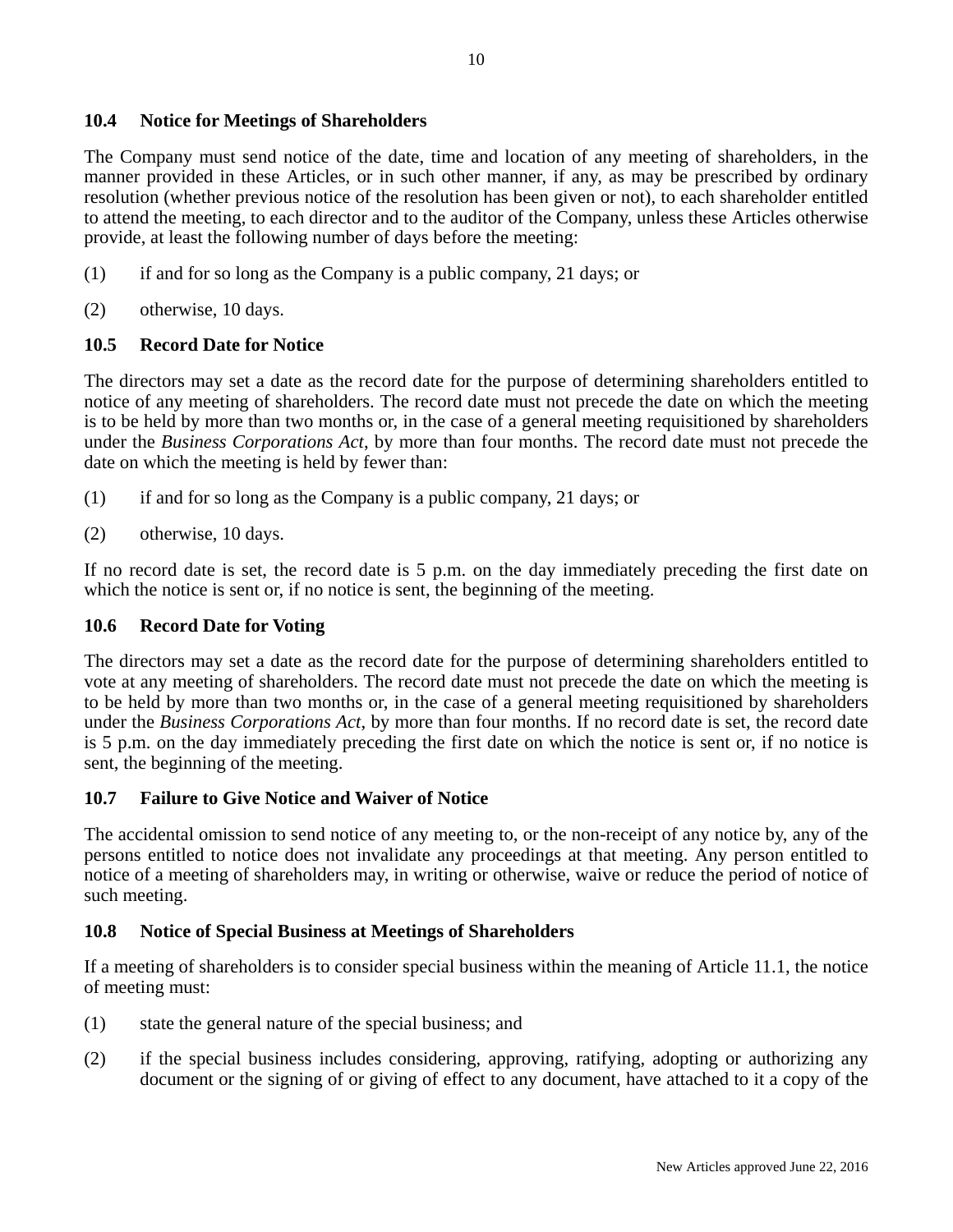document or state that a copy of the document will be available for inspection by shareholders who are entitled to vote at the meeting:

- (a) at the Company's records office, or at such other reasonably accessible location in British Columbia as is specified in the notice; and
- (b) during statutory business hours on any one or more specified days before the day set for the holding of the meeting.

## **11. PROCEEDINGS AT MEETINGS OF SHAREHOLDERS**

#### **11.1 Special Business**

At a meeting of shareholders, the following business is special business:

- (1) at a meeting of shareholders that is not an annual general meeting, all business is special business except business relating to the conduct of or voting at the meeting;
- (2) at an annual general meeting, all business is special business except for the following:
	- (a) business relating to the conduct of or voting at the meeting;
	- (b) consideration of any financial statements of the Company presented to the meeting;
	- (c) consideration of any reports of the directors or auditor;
	- (d) the setting or changing of the number of directors;
	- (e) the election or appointment of directors;
	- (f) the appointment of an auditor;
	- (g) the setting of the remuneration of an auditor;
	- (h) business arising out of a report of the directors not requiring the passing of a special resolution or an exceptional resolution; and
	- (i) any other business which, under these Articles or the *Business Corporations Act*, may be transacted at a meeting of shareholders without prior notice of the business being given to the shareholders.

### **11.2 Special Majority**

The majority of votes required for the Company to pass a special resolution at a meeting of shareholders is two-thirds of the votes cast on the resolution.

### **11.3 Quorum**

Subject to the special rights and restrictions attached to the shares of any class or series of shares, the quorum for the transaction of business at a meeting of shareholders is two persons who are, or who represent by proxy, shareholders who, in the aggregate, hold at least 5% of the issued shares entitled to be voted at the meeting.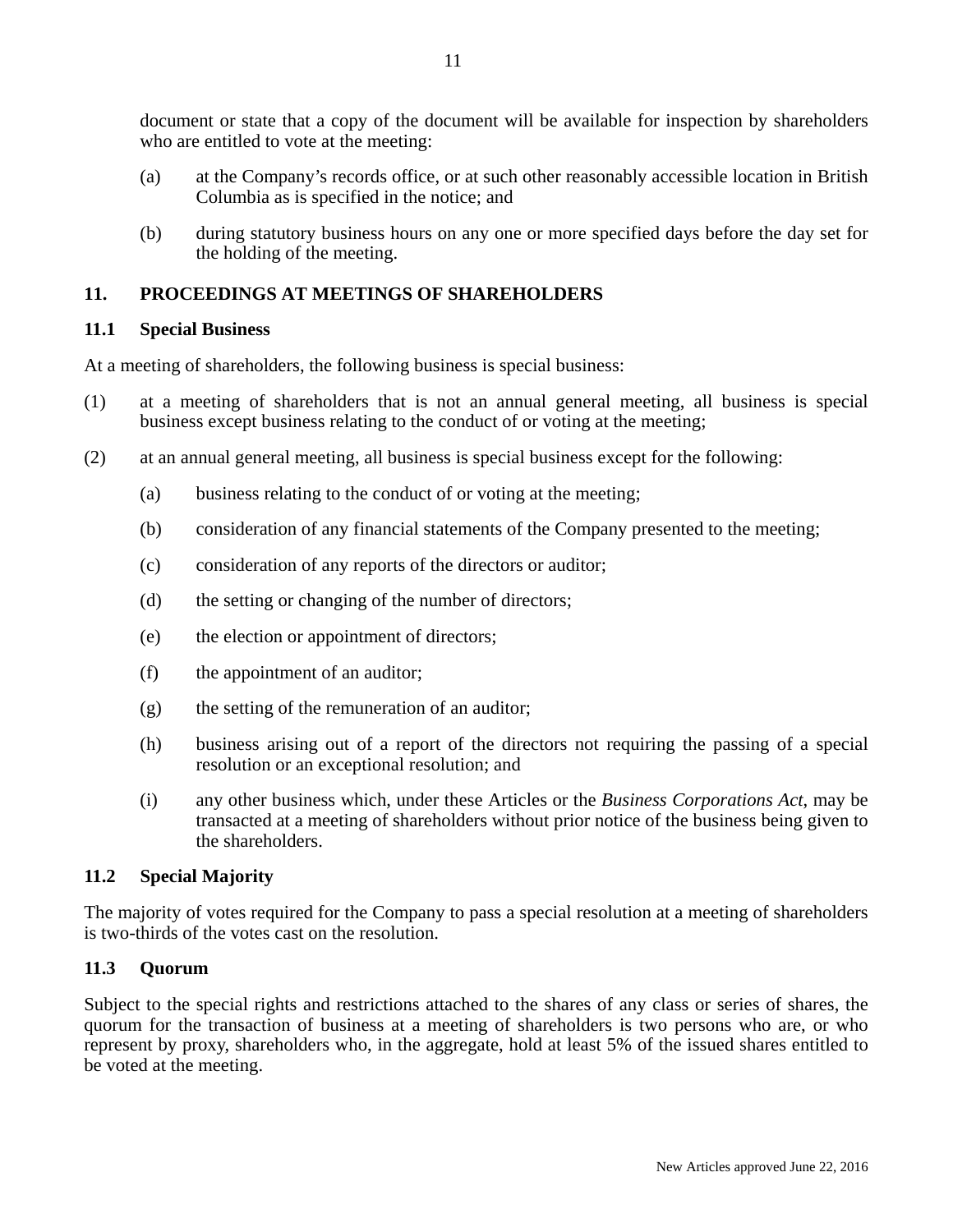### **11.4 One Shareholder May Constitute Quorum**

If there is only one shareholder entitled to vote at a meeting of shareholders:

- (1) the quorum is one person who is, or who represents by proxy, that shareholder, and
- (2) that shareholder, present in person or by proxy, may constitute the meeting.

#### **11.5 Other Persons May Attend**

The directors, the chief executive officer (if any), the president (if any), the secretary (if any), the assistant secretary (if any), any lawyer for the Company, the auditor of the Company and any other persons invited by the directors are entitled to attend any meeting of shareholders, but if any of those persons does attend a meeting of shareholders, that person is not to be counted in the quorum and is not entitled to vote at the meeting unless that person is a shareholder or proxy holder otherwise entitled to vote at the meeting.

### **11.6 Requirement of Quorum**

No business, other than the election of a chair of the meeting and the adjournment of the meeting, may be transacted at any meeting of shareholders unless a quorum of shareholders entitled to vote is present at the commencement of the meeting, but such quorum need not be present throughout the meeting.

#### **11.7 Lack of Quorum**

If, within one-half hour from the time set for the holding of a meeting of shareholders, a quorum is not present:

- (1) in the case of a general meeting requisitioned by shareholders, the meeting is dissolved, and
- (2) in the case of any other meeting of shareholders, the meeting stands adjourned to the same day in the next week at the same time and place.

### **11.8 Lack of Quorum at Succeeding Meeting**

If, at the meeting to which the meeting referred to in Article 11.7(2) was adjourned, a quorum is not present within one-half hour from the time set for the holding of the meeting, the person or persons present and being, or representing by proxy, one or more shareholders entitled to attend and vote at the meeting constitute a quorum.

#### **11.9 Chair**

The following individual is entitled to preside as chair at a meeting of shareholders:

- (1) the chair of the board, if any; or
- (2) if the chair of the board is absent or unwilling to act as chair of the meeting, the chief executive officer, if any; or
- (3) if the chief executive officer is absent or unwilling to act as chair of the meeting, the corporate secretary, if any.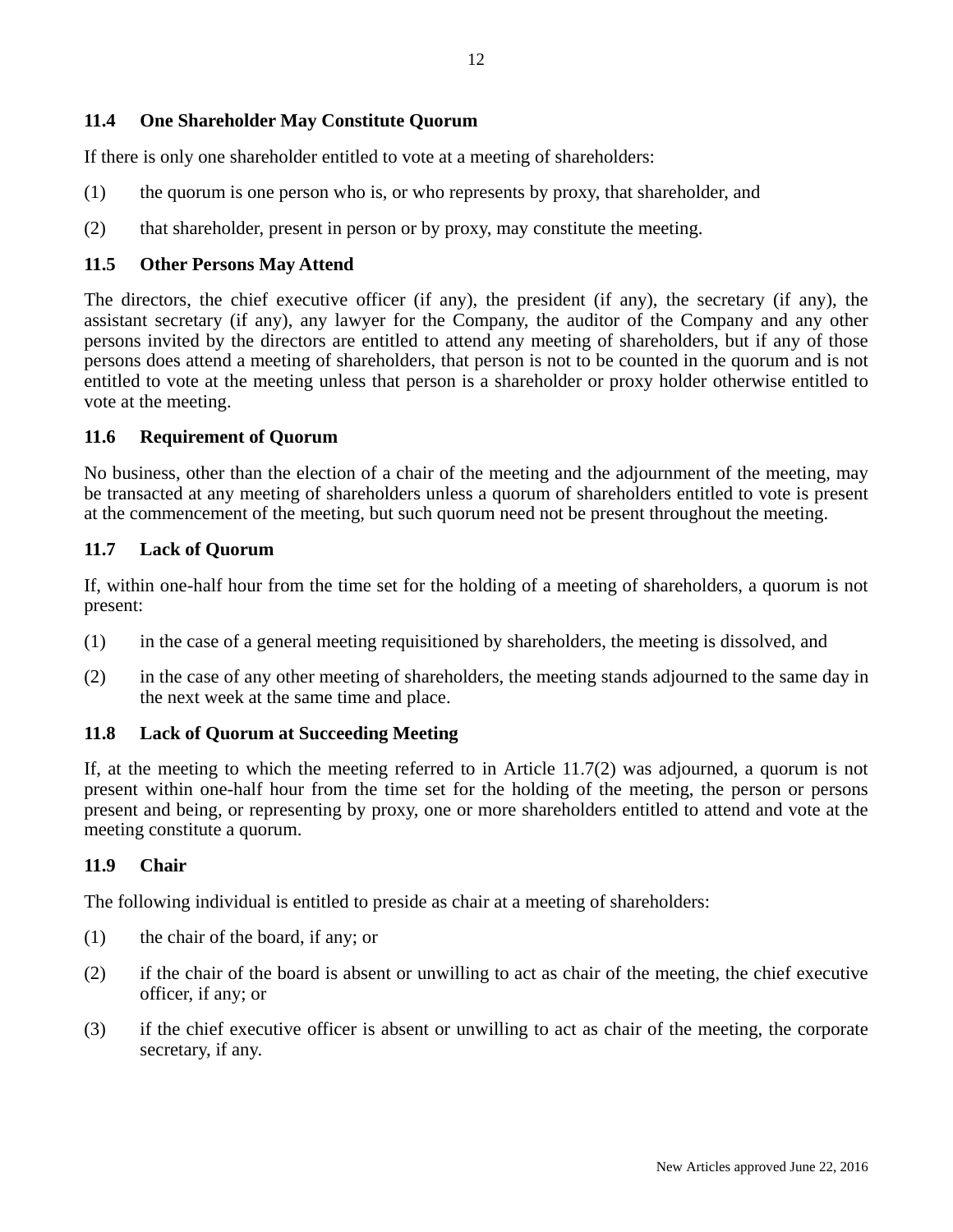#### **11.10 Selection of Alternate Chair**

If, at any meeting of shareholders, there is no chair of the board, chief executive officer or president present within 15 minutes after the time set for holding the meeting, or if the chair of the board, chief executive officer and the president are unwilling to act as chair of the meeting, or if the chair of the board, chief executive officer and the president have advised the secretary, if any, or any director present at the meeting, that they will not be present at the meeting, the directors present must choose one of their number to be chair of the meeting or if all of the directors present decline to take the chair or fail to so choose or if no director is present, the shareholders entitled to vote at the meeting who are present in person or by proxy may choose any person present at the meeting to chair the meeting.

#### **11.11 Adjournments**

The chair of a meeting of shareholders may, and if so directed by the meeting must, adjourn the meeting from time to time and from place to place, but no business may be transacted at any adjourned meeting other than the business left unfinished at the meeting from which the adjournment took place.

#### **11.12 Notice of Adjourned Meeting**

It is not necessary to give any notice of an adjourned meeting or of the business to be transacted at an adjourned meeting of shareholders except that, when a meeting is adjourned for 30 days or more, notice of the adjourned meeting must be given as in the case of the original meeting.

#### **11.13 Decisions by Show of Hands or Poll**

Subject to the *Business Corporations Act*, every motion put to a vote at a meeting of shareholders will L.R.13.39 be decided on a show of hands unless a poll, before or on the declaration of the result of the vote by show of hands, is directed by the chair or demanded by at least one shareholder entitled to vote who is present in person or by proxy.

#### **11.14 Declaration of Result**

The chair of a meeting of shareholders must declare to the meeting the decision on every question in accordance with the result of the show of hands or the poll, as the case may be, and that decision must be entered in the minutes of the meeting. A declaration of the chair that a resolution is carried by the necessary majority or is defeated is, unless a poll is directed by the chair or demanded under Article 11.13, conclusive evidence without proof of the number or proportion of the votes recorded in favour of or against the resolution.

#### **11.15 Motion Need Not be Seconded**

No motion proposed at a meeting of shareholders need be seconded unless the chair of the meeting rules otherwise, and the chair of any meeting of shareholders is entitled to propose or second a motion.

#### **11.16 Casting Vote**

In case of an equality of votes, the chair of a meeting of shareholders does not, either on a show of hands or on a poll, have a second or casting vote in addition to the vote or votes to which the chair may be entitled as a shareholder.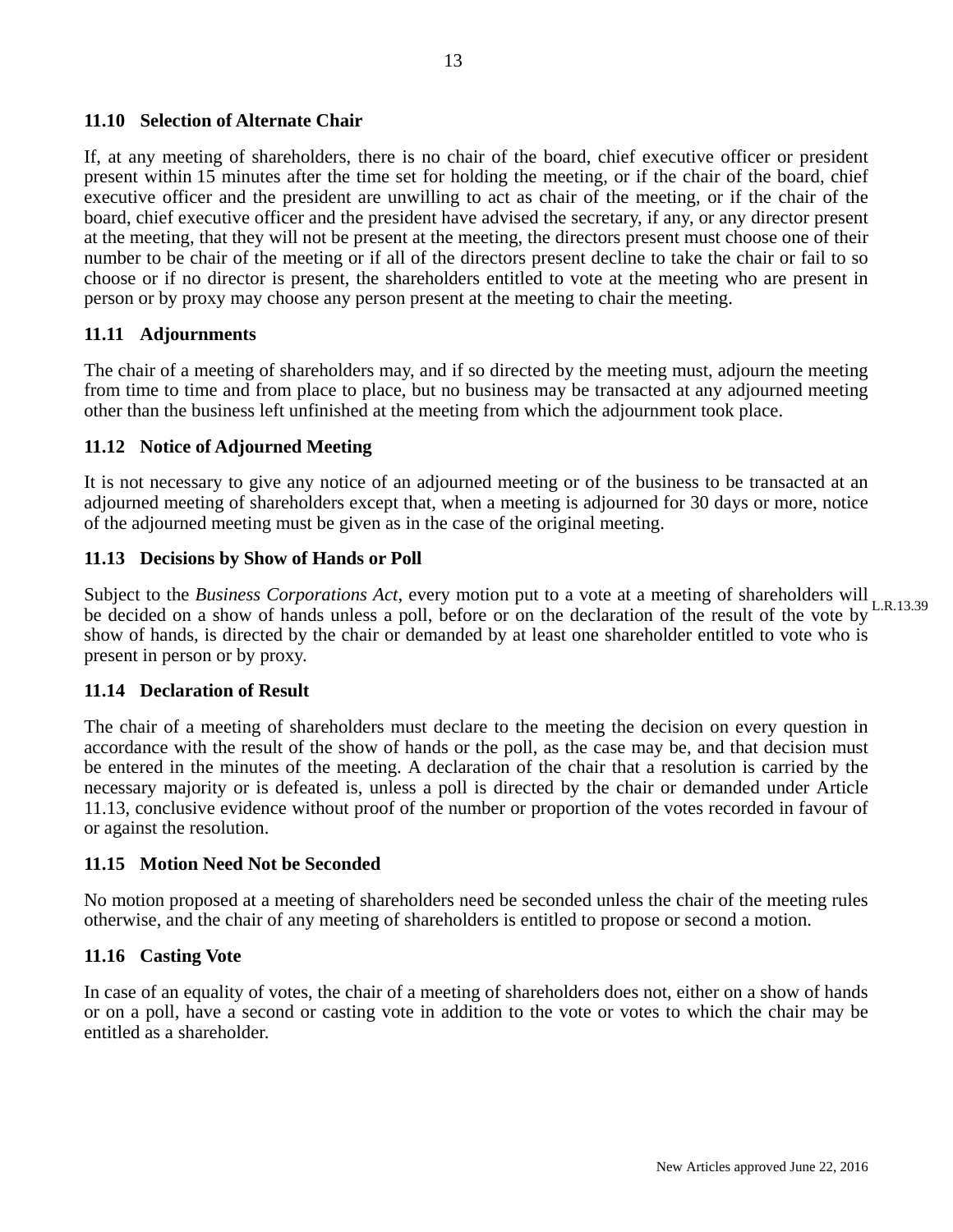#### **11.17 Manner of Taking Poll**

Subject to Article 11.18, if a poll is duly demanded at a meeting of shareholders:

- (1) the poll must be taken:
	- (a) at the meeting, or within seven days after the date of the meeting, as the chair of the meeting directs; and
	- (b) in the manner, at the time and at the place that the chair of the meeting directs;
- (2) the result of the poll is deemed to be the decision of the meeting at which the poll is demanded; and
- (3) the demand for the poll may be withdrawn by the person who demanded it.

#### **11.18 Demand for Poll on Adjournment**

A poll demanded at a meeting of shareholders on a question of adjournment must be taken immediately at the meeting.

#### **11.19 Chair Must Resolve Dispute**

In the case of any dispute as to the admission or rejection of a vote given on a poll, the chair of the meeting must determine the dispute, and his or her determination made in good faith is final and conclusive.

#### **11.20 Casting of Votes**

On a poll, a shareholder entitled to more than one vote need not cast all the votes in the same way.

#### **11.21 Demand for Poll**

No poll may be demanded in respect of the vote by which a chair of a meeting of shareholders is elected.

#### **11.22 Demand for Poll Not to Prevent Continuance of Meeting**

The demand for a poll at a meeting of shareholders does not, unless the chair of the meeting so rules, prevent the continuation of a meeting for the transaction of any business other than the question on which a poll has been demanded.

#### **11.23 Retention of Ballots and Proxies**

The Company must, for at least three months after a meeting of shareholders, keep each ballot cast on a poll and each proxy voted at the meeting, and, during that period, make them available for inspection during normal business hours by any shareholder or proxyholder entitled to vote at the meeting. At the end of such three month period, the Company may destroy such ballots and proxies.

#### **11.24 Ordinary Resolution**

Unless the *Business Corporations Act* or these Articles otherwise provide any action that must or may be taken or authorized by the shareholders may be taken or authorized by ordinary resolution.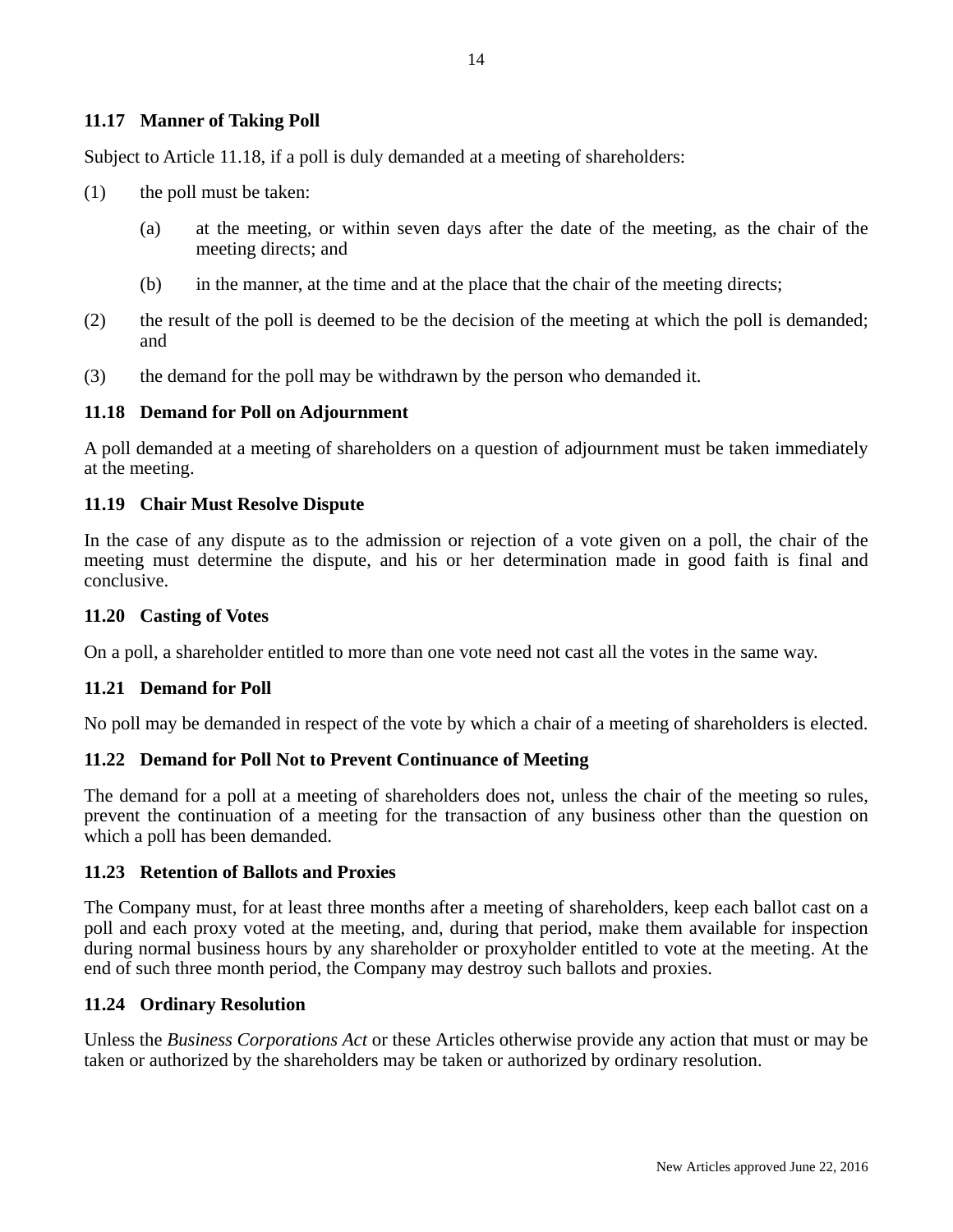### **12. VOTES OF SHAREHOLDERS**

#### **12.1 Number of Votes by Shareholder or by Shares**

Subject to any special rights or restrictions attached to any shares and to the restrictions imposed on joint shareholders under Article 12.3 on a vote by show of hands, every person present who is a shareholder or proxy holder and entitled to vote on the matter has one vote; and on a poll, every shareholder entitled to vote on the matter has one vote in respect of each share entitled to be voted on the matter and held by that shareholder and may exercise that vote either in person or by proxy.

#### **12.2 Votes of Persons in Representative Capacity**

A person who is not a shareholder may vote at a meeting of shareholders, whether on a show of hands or on a poll, and may appoint a proxy holder to act at the meeting, if, before doing so, the person satisfies the chair of the meeting, or the directors, that the person is a legal personal representative or a trustee in bankruptcy for a shareholder who is entitled to vote at the meeting.

#### **12.3 Votes by Joint Holders**

If there are joint shareholders registered in respect of any share:

- (1) any one of the joint shareholders may vote at any meeting, either personally or by proxy, in respect of the share as if that joint shareholder were solely entitled to it; or
- (2) if more than one of the joint shareholders is present at any meeting, personally or by proxy, and more than one of them votes in respect of that share, then only the vote of the joint shareholder present whose name stands first on the central securities register in respect of the share will be counted.

#### **12.4 Legal Personal Representatives as Joint Shareholders**

Two or more legal personal representatives of a shareholder in whose sole name any share is registered are, for the purposes of Article 12.3, deemed to be joint shareholders.

# **12.5 Representative of a Corporate Shareholder**

If a corporation, that is not a subsidiary of the Company, is a shareholder, that corporation may appoint a person to act as its representative at any meeting of shareholders of the Company, and:

- (1) for that purpose, the instrument appointing a representative must:
	- (a) be received at the registered office of the Company or at any other place specified, in the notice calling the meeting, for the receipt of proxies, at least the number of business days specified in the notice for the receipt of proxies, or if no number of days is specified, two business days before the day set for the holding of the meeting; or
	- (b) be provided, at the meeting, to the chair of the meeting or to a person designated by the chair of the meeting;
- (2) if a representative is appointed under this Article 12.5:
	- (a) the representative is entitled to exercise in respect of and at that meeting the same rights on behalf of the corporation that the representative represents as that corporation could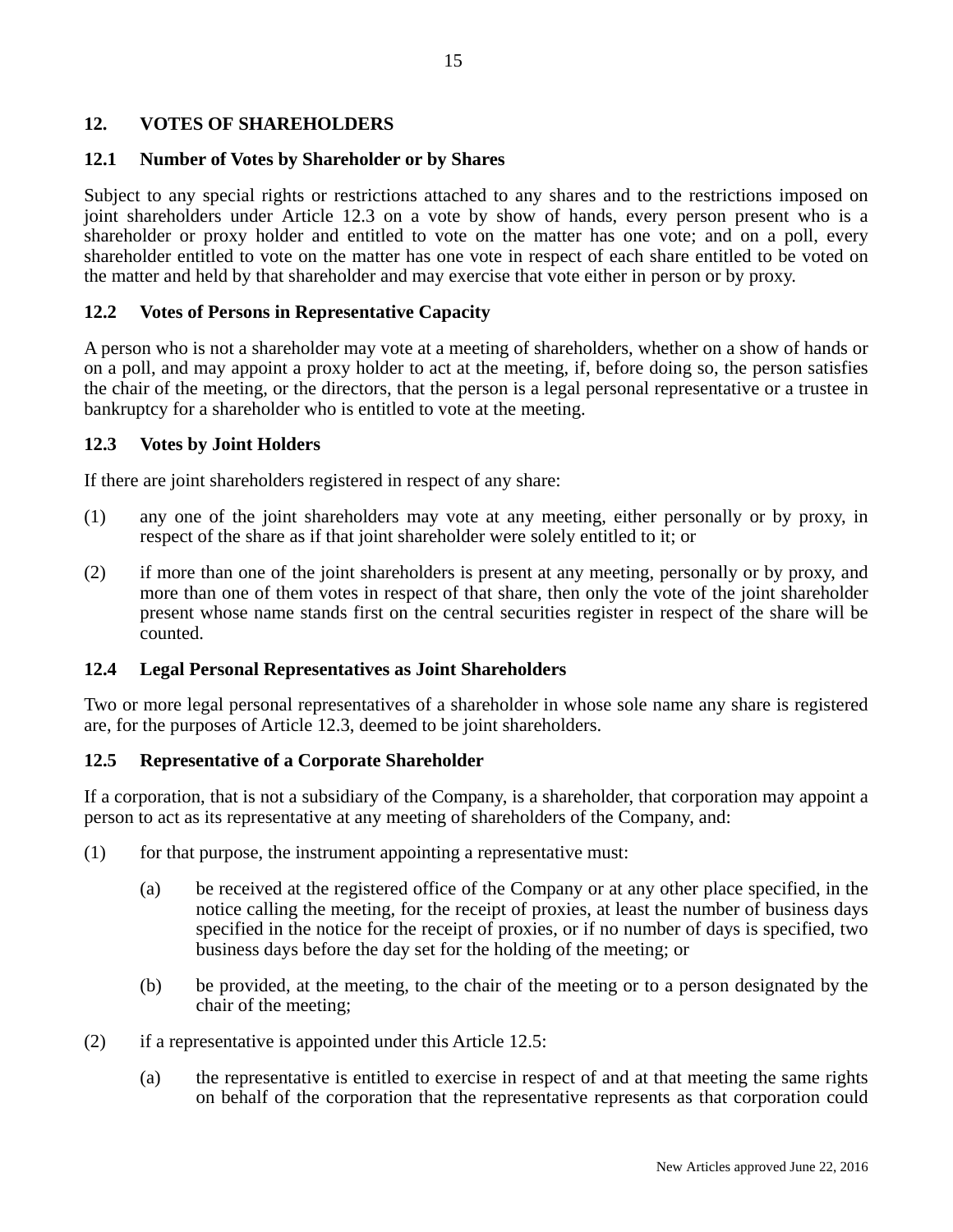exercise if it were a shareholder who is an individual, including, without limitation, the right to appoint a proxy holder; and

(b) the representative, if present at the meeting, is to be counted for the purpose of forming a quorum and is deemed to be a shareholder present in person at the meeting.

Evidence of the appointment of any such representative may be sent to the Company by written instrument, fax or any other method of transmitting legibly recorded messages.

Notwithstanding anything contained in these Articles, a shareholder who is a Clearing House, or its nominee(s), may authorise such person or persons as it thinks fit to act as its representative(s) or proxy(ies) at any meeting of shareholders or any meeting of any class of shareholders and provided that, if more than one person is so authorised, the authorisation or proxy form must specify the number and class of shares in respect of which each such person is so authorised. The person so authorised will be deemed to have been duly authorised without the need of producing any documents of title, notarized authorization and/or further evidence for substantiating the facts that it is duly authorised and will be entitled to exercise the same power on behalf of the Clearing House as that Clearing House or its nominee(s) could exercise if it were an individual shareholder of the Company.

# **12.6 Appointment of Proxy Holders**

Every shareholder of the Company, including a corporation that is a shareholder but not a subsidiary of the Company, entitled to vote at a meeting of shareholders of the Company may, by proxy, appoint one or more (but not more than five) proxy holders to attend and act at the meeting in the manner, to the extent and with the powers conferred by the proxy, including specifying the number of shares each proxy holder shall be entitled to vote.

### **12.7 Alternate Proxy Holders**

A shareholder may appoint one or more alternate proxy holders to act in the place of an absent proxy holder.

### **12.8 Who May Act as Proxy Holder**

Any person having attained the age of majority may act as proxy holder whether or not he or she is entitled on his or her own behalf to be present and to vote at the meeting at which he or she acts as proxy holder. The proxy may authorize the person so appointed to act as proxy holder for the appointor for the period, at any meeting or meetings and to the extent permitted by the Act.

### **12.9 Deposit of Proxy**

A proxy for a meeting of shareholders must:

- (1) be received at the registered office of the Company or at any other place specified, in the notice calling the meeting, for the receipt of proxies, at least the number of business days specified in the notice, or if no number of days is specified, two business days before the day set for the holding of the meeting; or
- (2) unless the notice provides otherwise, be provided, at the meeting, to the chair of the meeting or to a person designated by the chair of the meeting.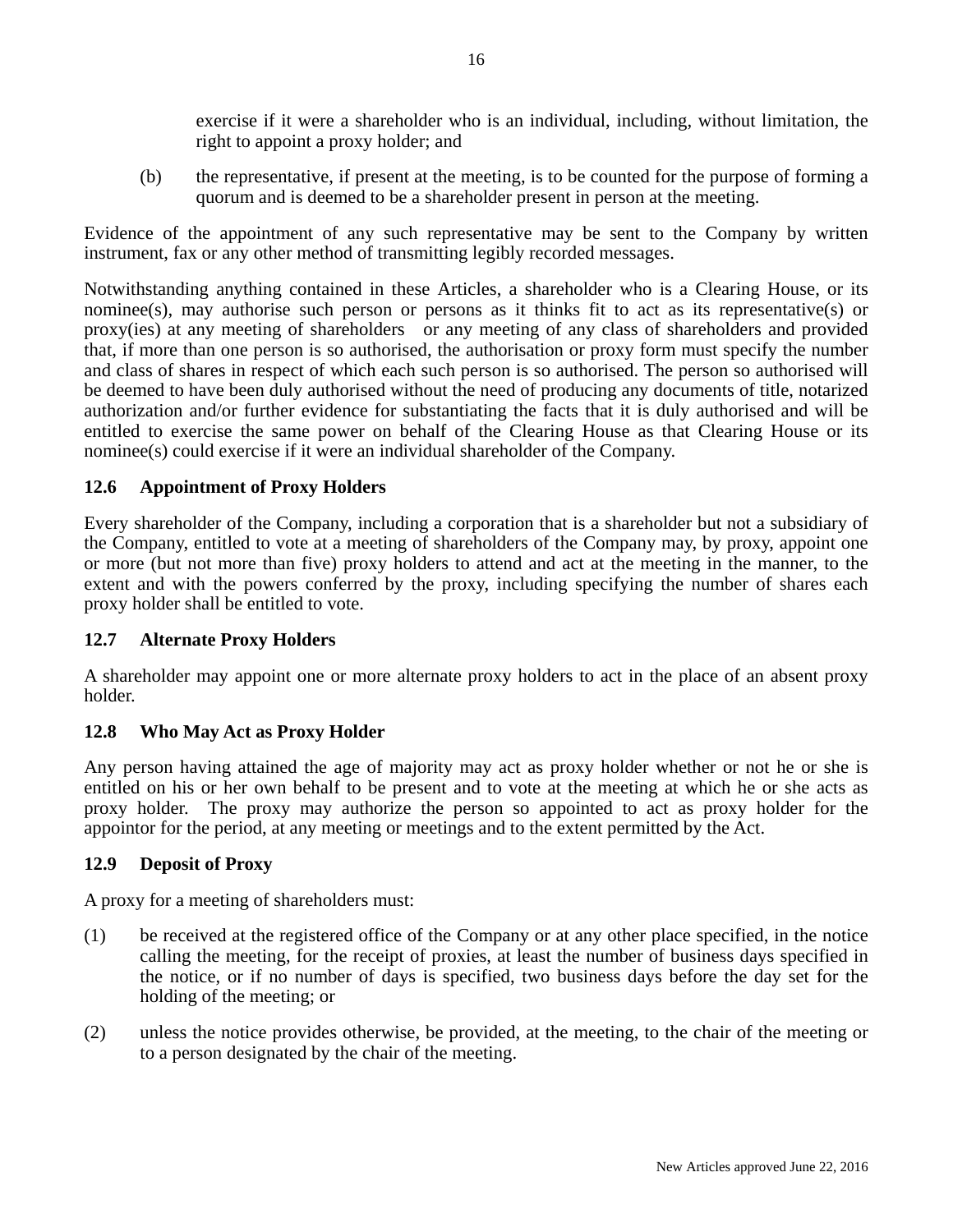A proxy may be sent to the Company by written instrument, fax or any other method of transmitting legibly recorded messages, and by using available internet or telephone services as may be approved by the directors.

## **12.10 Validity of Proxy Vote**

A vote given in accordance with the terms of a proxy is valid notwithstanding the death or incapacity of the shareholder giving the proxy and despite the revocation of the proxy or the revocation of the authority under which the proxy is given, unless notice in writing of that death, incapacity or revocation is received:

- (1) at the registered office of the Company or at any other place specified, in the notice calling the meeting, for the receipt of revocations, at any time up to and including the last business day before the day set for the holding of the meeting at which the proxy is to be used; or
- (2) by the chair of the meeting, before the vote is taken.

# **12.11 Form of Proxy**

A proxy, whether for a specified meeting or otherwise, must be either in the following form or in any other form approved by the directors or the chair of the meeting:

*[name of company]*  (the "Company")

The undersigned, being a shareholder of the Company, hereby appoints *[name]* or, failing that person, *[name]*, as proxy holder for the undersigned to attend, act and vote for and on behalf of the undersigned at the meeting of shareholders of the Company to be held on *[month, day, year]* and at any adjournment of that meeting.

Number and class of shares in respect of which this proxy is given (if no number and class is specified, then this proxy if given in respect of all shares registered in the name of the shareholder):

Signed *[month, day, year]*

\_\_\_\_\_\_\_\_\_\_\_\_\_\_\_\_\_\_\_\_\_

*[Signature of shareholder]*

 $\overline{a}$ 

l

*[Name of shareholder—printed]* 

### **12.12 Revocation of Proxy**

Subject to Article 12.13, every proxy may be revoked by an instrument in writing that is:

(1) received at the registered office of the Company or at any other place specified, in the notice calling the meeting, for the receipt of revocations, at any time up to and including the last business day before the day set for the holding of the meeting at which the proxy is to be used;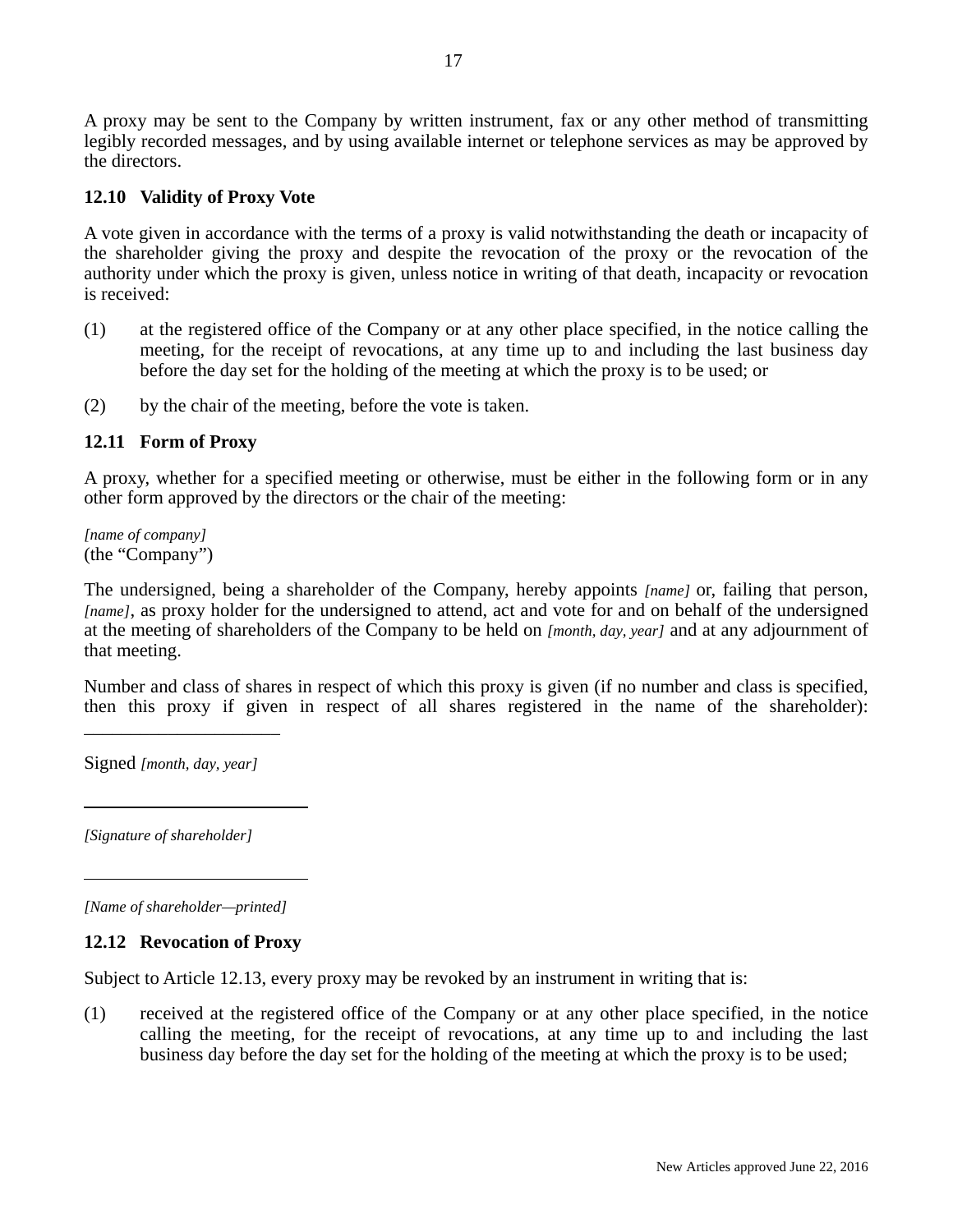- (2) provided, at the meeting, to the chair of the meeting before any vote in respect of which the proxy used shall have been taken; or
- (3) in any manner provided by law.

## **12.13 Revocation of Proxy Must Be Signed**

An instrument referred to in Article 12.12 must be signed as follows:

- (1) if the shareholder for whom the proxy holder is appointed is an individual, the instrument must be signed by the shareholder or his or her legal personal representative or trustee in bankruptcy; and
- (2) if the shareholder for whom the proxy holder is appointed is a corporation, the instrument must be signed by the corporation or by a representative appointed for the corporation under Article 12.5.

#### **12.14 Production of Evidence of Authority to Vote**

The chair of any meeting of shareholders may, but need not, inquire into the authority of any person to vote at the meeting and may, but need not, demand from that person production of evidence as to the existence of the authority to vote.

#### **13. DIRECTORS**

#### **13.1 First Directors; Number of Directors**

The first directors are the persons designated as directors of the Company in the Notice of Articles that applies to the Company when it is recognized under the *Business Corporations Act*. The number of directors, excluding additional directors appointed under Article 14.8, is set at:

- (1) subject to paragraphs (2) and (3), the number of directors that is equal to the number of the Company's first directors;
- (2) if the Company is a public company, the greater of three and the most recently set of:
	- (a) the number of directors set by ordinary resolution (whether or not previous notice of the resolution was given); and
	- (b) the number of directors set under Article 14.4;
- (3) if the Company is not a public company, the greater of are and the most recently set of:
	- (a) the number of directors set by ordinary resolution (whether or not previous notice of the resolution was given); and
	- (b) the number of directors set under Article 14.4.

#### **13.2 Change in Number of Directors**

If the number of directors is set under Articles  $13.1(2)(a)$  or  $13.1(3)(a)$ :

(1) the shareholders may elect or appoint the directors needed to fill any vacancies in the board of directors up to that number; and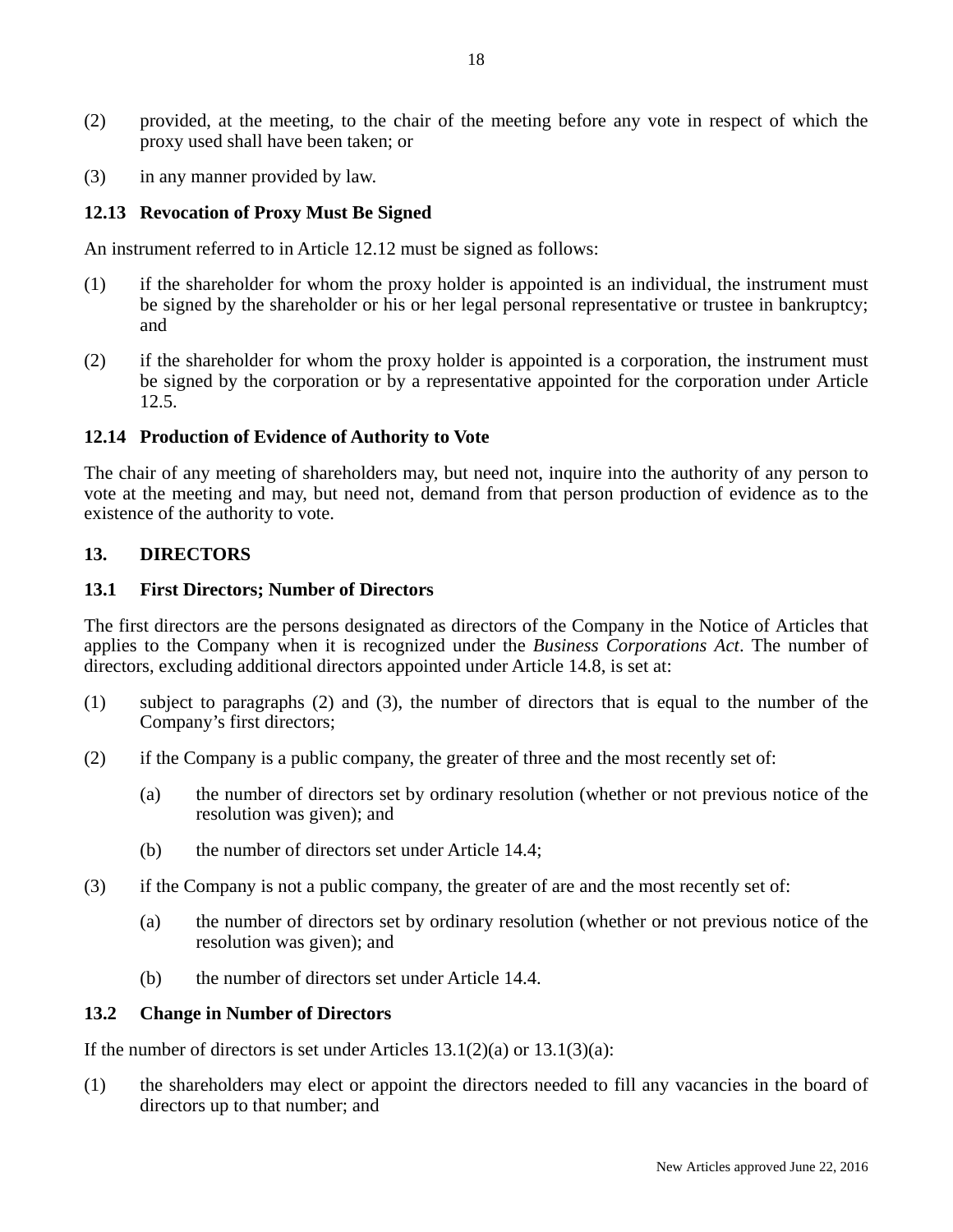(2) if the shareholders do not elect or appoint the directors needed to fill any vacancies in the board of directors up to that number contemporaneously with the setting of that number, then the directors may appoint, or the shareholders may elect or appoint, directors to fill those vacancies.

## **13.3 Directors' Acts Valid Despite Vacancy**

An act or proceeding of the directors is not invalid merely because fewer than the number of directors set or otherwise required under these Articles is in office.

### **13.4 Qualifications of Directors**

A director is not required to hold a share in the capital of the Company as qualification for his or her office but must be qualified as required by the *Business Corporations Act* to become, act or continue to act as a director.

#### **13.3 Remuneration of Directors**

The directors are entitled to the remuneration for acting as directors, if any, as the directors may from time to time determine. If the directors so decide, the remuneration of the directors, if any, will be determined by the shareholders. That remuneration may be in addition to any salary or other remuneration paid to any officer or employee of the Company as such, who is also a director.

#### **13.4 Reimbursement of Expenses of Directors**

The Company must reimburse each director for the reasonable expenses that he or she may incur in and about the business of the Company.

#### **13.5 Special Remuneration for Directors**

If any director performs any professional or other services for the Company that in the opinion of the directors are outside the ordinary duties of a director, or if any director is otherwise specially occupied in or about the Company's business, he or she may be paid remuneration fixed by the directors, or, at the option of that director, fixed by ordinary resolution, and such remuneration may be either in addition to, or in substitution for, any other remuneration that he or she may be entitled to receive.

### **13.6 Gratuity, Pension or Allowance on Retirement of Director**

Unless otherwise determined by ordinary resolution, the directors on behalf of the Company may pay a gratuity or pension or allowance on retirement to any director who has held any salaried office or place of profit with the Company or to his or her spouse or dependants and may make contributions to any fund and pay premiums for the purchase or provision of any such gratuity, pension or allowance.

### **14. ELECTION AND REMOVAL OF DIRECTORS**

### **14.1 Election at Annual General Meeting**

At every annual general meeting and in every unanimous resolution contemplated by Article 10.2:

(1) the shareholders entitled to vote at the annual general meeting for the election of directors must elect, or in the unanimous resolution appoint, a board of directors consisting of the number of directors for the time being set under these Articles; and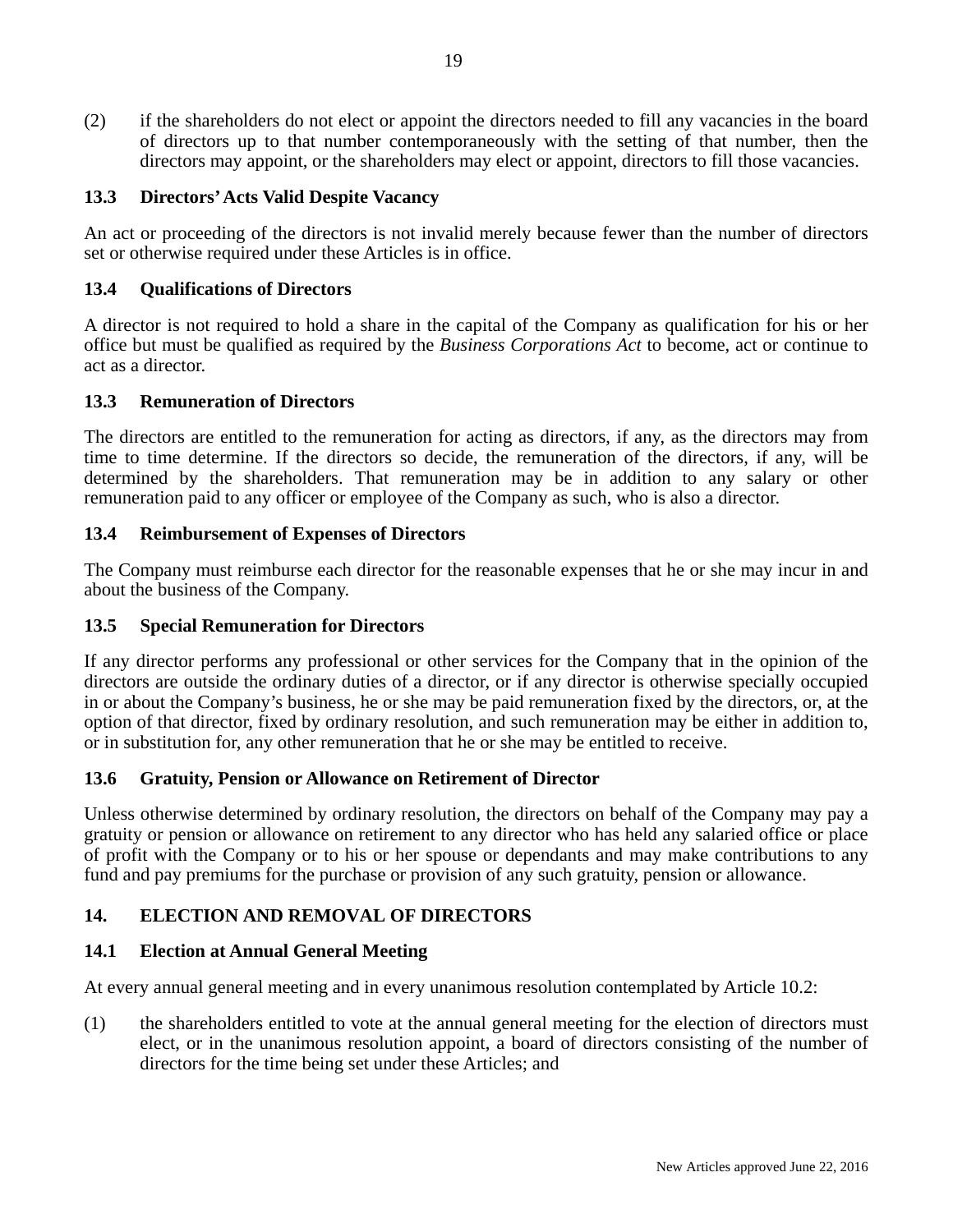(2) all the directors cease to hold office immediately before the election or appointment of directors under paragraph (1), but are eligible for re-election or re-appointment.

## **14.2 Consent to be a Director**

No election, appointment or designation of an individual as a director is valid unless:

- (1) that individual consents to be a director in the manner provided for in the *Business Corporations Act*;
- (2) that individual is elected or appointed at a meeting at which the individual is present and the individual does not refuse, at the meeting, to be a director; or
- (3) with respect to first directors, the designation is otherwise valid under the *Business Corporations Act*.

### **14.3 Failure to Elect or Appoint Directors**

If:

- (1) the Company fails to hold an annual general meeting, and all the shareholders who are entitled to vote at an annual general meeting fail to pass the unanimous resolution contemplated by Article 10.2, on or before the date by which the annual general meeting is required to be held under the *Business Corporations Act*; or
- (2) the shareholders fail, at the annual general meeting or in the unanimous resolution contemplated by Article 10.2, to elect or appoint any directors;

then each director then in office continues to hold office until the earlier of:

- (3) the date on which his or her successor is elected or appointed; and
- (4) the date on which he or she otherwise ceases to hold office under the *Business Corporations Act* or these Articles.

### **14.4 Places of Retiring Directors Not Filled**

If, at any meeting of shareholders at which there should be an election of directors, the places of any of the retiring directors are not filled by that election, those retiring directors who are not re-elected and who are asked by the newly elected directors to continue in office will, if willing to do so, continue in office to complete the number of directors for the time being set pursuant to these Articles until further new directors are elected at a meeting of shareholders convened for that purpose. If any such election or continuance of directors does not result in the election or continuance of the number of directors for the time being set pursuant to these Articles, the number of directors of the Company is deemed to be set at the number of directors actually elected or continued in office.

#### **14.5 Nominations of Directors**

Subject only to the *Business Corporations Act* and these Articles, only persons who are nominated in accordance with the following procedures shall be eligible for election as directors of the Company. Nominations of persons for election to the board of directors may be made at any annual meeting of shareholders, or at any special meeting of shareholders if one of the purposes for which the special meeting was called was the election of directors, (A) by or at the direction of the board of directors,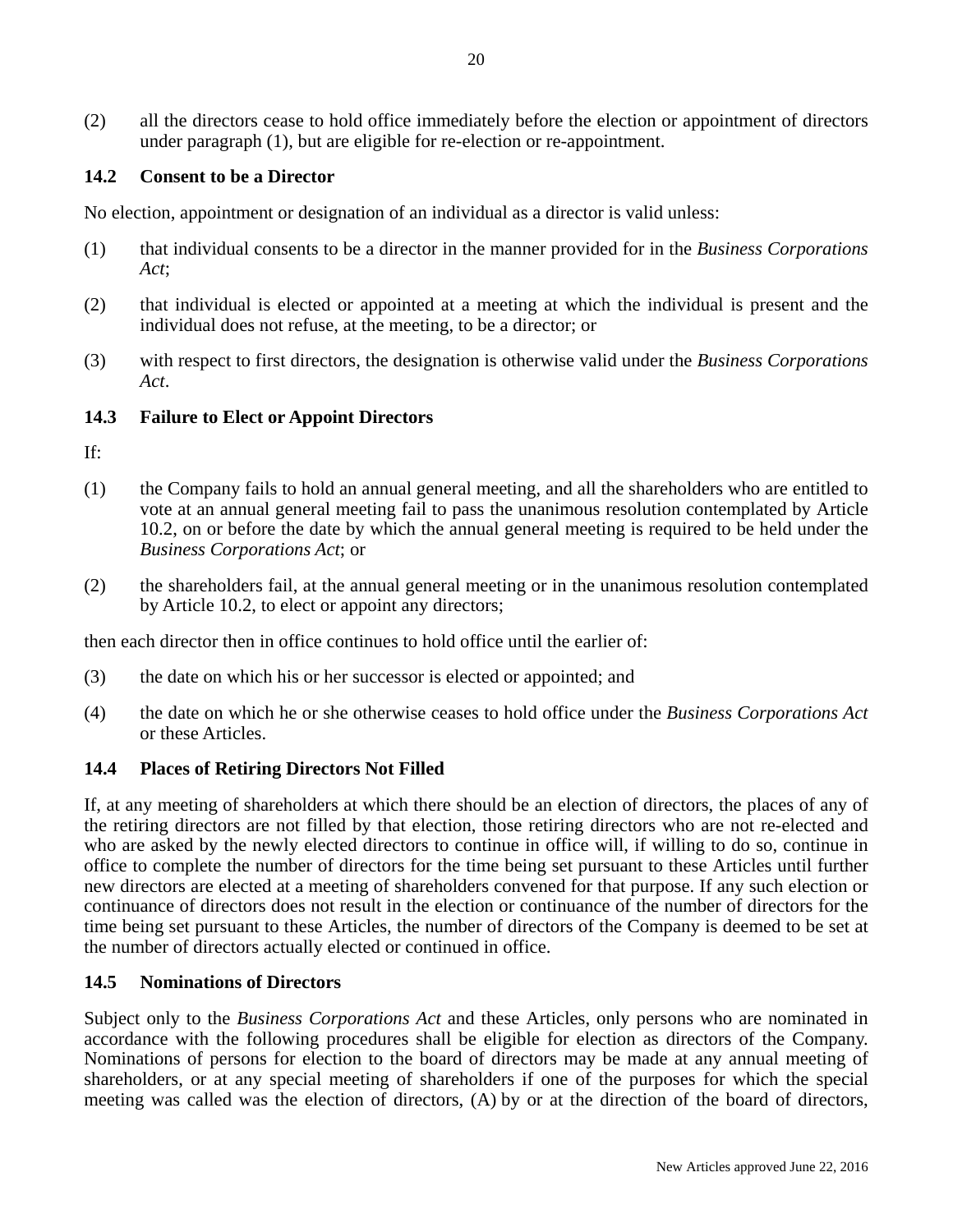including pursuant to a notice of meeting, (B) by or at the direction or request of one or more shareholders pursuant to a proposal made in accordance with the provisions of the Act or a requisition of the shareholders made in accordance with the provisions of the Act, or (C) by any person (a "Nominating Shareholder") (i) who, at the close of business on the date of the giving of the notice provided for below in this Article 14.5 and on the record date for notice of such meeting, is entered in the securities register as a holder of one or more shares carrying the right to vote at such meeting or who beneficially owns shares that are entitled to be voted at such meeting and (ii) who complies with the notice procedures set forth below in this Article 14.5:

- (1) In addition to any other applicable requirements, for a nomination to be made by a Nominating Shareholder, the Nominating Shareholder must have given timely notice thereof in proper written form to the secretary of the Company at the principal executive offices of the Company in accordance with this Article 14.5.
- (2) To be timely, a Nominating Shareholder's notice to the secretary of the Company must be made:
	- (a) in the case of an annual meeting of shareholders, not less than thirty (30) nor more than sixty-five (65) days prior to the date of the annual meeting of shareholders. However, in the event that the annual meeting of shareholders is to be held on a date that is less than fifty (50) days after the date (the "Notice Date") on which the first public announcement of the date of the annual meeting was made, notice by the Nominating Shareholder may be made not later than the close of business on the tenth (10th) day following the Notice Date; and
	- (b) in the case of a special meeting (which is not also an annual meeting) of shareholders called for the purpose of electing directors (whether or not called for other purposes), not later than the close of business on the fifteenth (15th) day following the day on which the first public announcement of the date of the special meeting of shareholders was made.

Notwithstanding the foregoing, the Board may, in its sole discretion, waive any requirement in this paragraph (b).

- (3) In no event shall any adjournment or postponement of a meeting of shareholders or the announcement thereof commence a new time period for the giving of a Nominating Shareholder's notice as described above.
- (4) To be in proper written form, a Nominating Shareholder's notice to the secretary of the Company must set forth:
	- (a) As to each person whom the Nominating Shareholder proposes to nominate for election as a director: (A) the name, age, business address and residential address of the person; (B) the principal occupation or employment of the person; (C) the class or series and number of shares in the capital of the Company that are controlled or that are owned beneficially or of record by the person as of the record date for the meeting of shareholders (if such date shall then have been made publicly available and shall have occurred) and as of the date of such notice; and (D) any other information relating to the person that would be required to be disclosed in a dissident's proxy circular in connection with solicitations of proxies for election of directors pursuant to the Act and Applicable Securities Laws (as defined below); and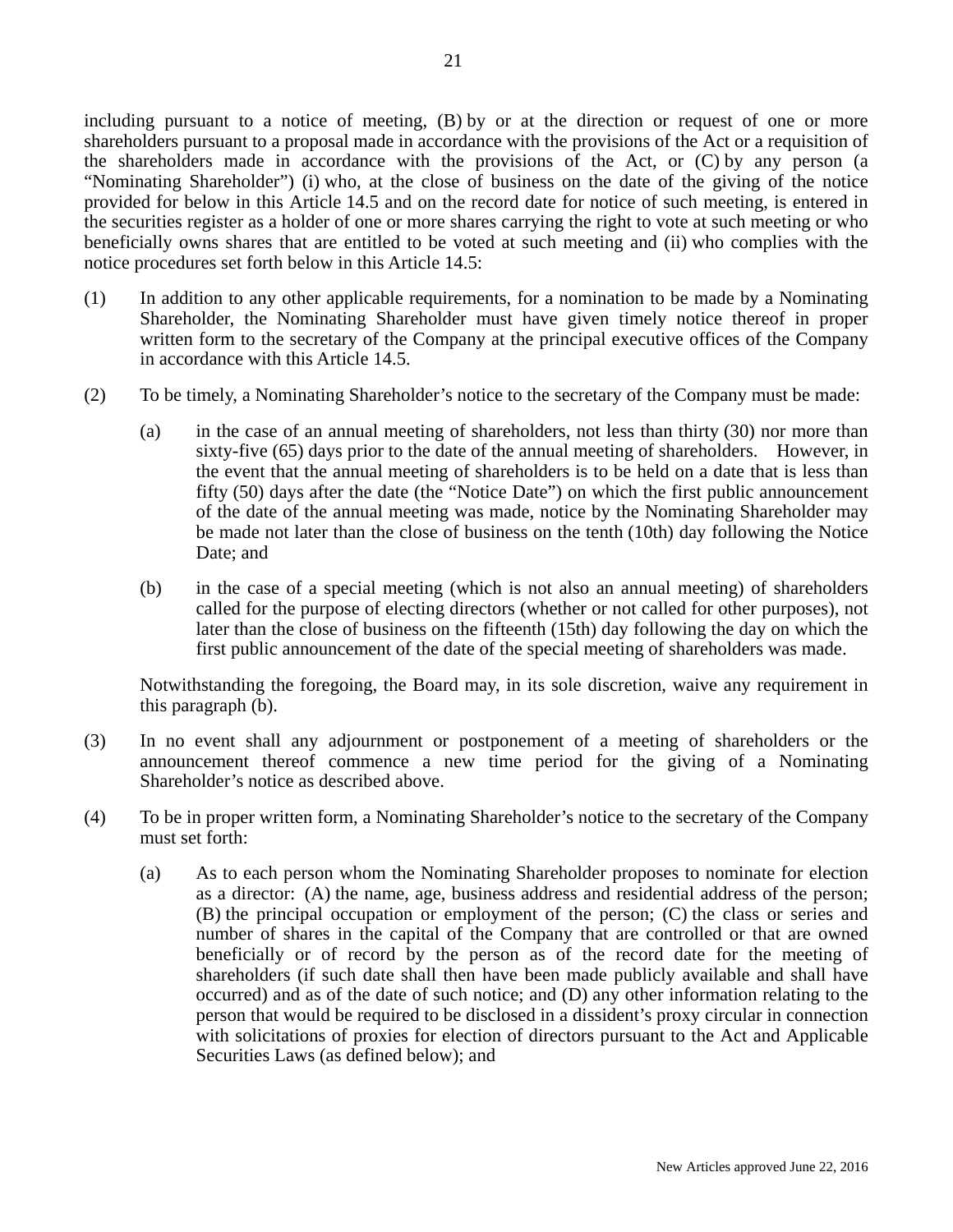(b) as to the Nominating Shareholder giving the notice, any proxy, contract, arrangement, understanding or relationship pursuant to which such Nominating Shareholder has a right to vote any shares of the Company and any other information relating to such Nominating Shareholder that would be required to be made in a dissident's proxy circular in connection with solicitations of proxies for election of directors pursuant to the Act and Applicable Securities Laws (as defined below).

The Company may require any proposed nominee to furnish such other information, including a written consent to act, as may reasonably be required by the Company to determine the eligibility of such proposed nominee to serve as an independent director of the Company or that could be material to a reasonable shareholder's understanding of the independence, or lack thereof, of such proposed nominee.

- (5) No person shall be eligible for election as a director of the Company unless nominated in accordance with the provisions of this Article 14.5. However, nothing in this Article 14.5 shall be deemed to preclude discussion by a shareholder (as distinct from the nomination of directors) at a meeting of shareholders of any matter in respect of which it would have been entitled to submit a proposal pursuant to the provisions of the Act. The Chairman of the meeting shall have the power and duty to determine whether a nomination was made in accordance with the procedures set forth in this Article 14.5 and, if any proposed nomination is not in compliance with this Article 14.5, to declare that such defective nomination shall be disregarded.
- (6) For purposes of this Article 14.5,
	- (a) "public announcement" shall mean disclosure in a press release reported by a national news service in Canada, or in a document publicly filed by the Company under its profile on the System of Electronic Document Analysis and Retrieval at www.sedar.com; and
	- (b) "Applicable Securities Laws" means the applicable securities legislation of each relevant province and territory of Canada, as amended from time to time, the rules, regulations and forms made or promulgated under any such statute and the published national instruments, multilateral instruments, policies, bulletins and notices of the securities commission and similar regulatory authority of each province and territory of Canada.
- (7) Notwithstanding any other provision of the Articles of the Company, notice given to the secretary of the Company pursuant to this Article 14.5 may only be given by personal delivery, facsimile transmission or by email (at such email address as stipulated from time to time by the secretary of the Company for purposes of such notice), and shall be deemed to have been given and made only at the time it is served by personal delivery, email (at the address as aforesaid) or sent by facsimile transmission (provided that receipt of confirmation of such transmission has been received) to the secretary at the address of the principal executive offices of the Company. However, if such delivery or electronic communication is made on a day that is a not a business day or later than 5:00 p.m. (Vancouver time) on a day that is a business day, then such delivery or electronic communication shall be deemed to have been made on the subsequent day that is a business day.
- (8) The invalidity or unenforceability of any provision of this Article 14.5 will not affect the validity or enforceability of the remaining provisions of this Article 14.5.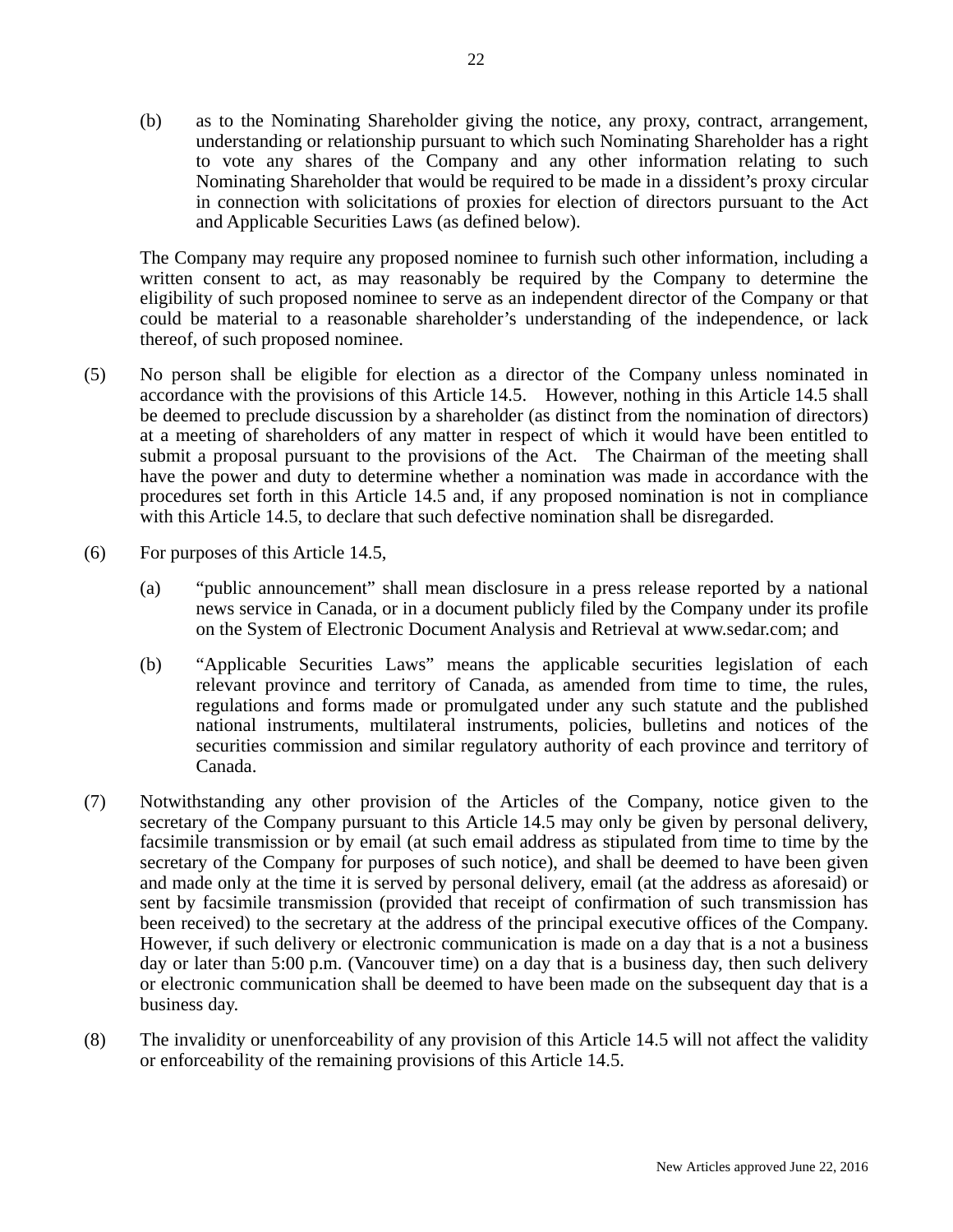#### **14.6 Directors May Fill Casual Vacancies**

Any casual vacancy occurring in the board of directors may be filled by the directors.

#### **14.7 Remaining Directors Power to Act**

The directors may act notwithstanding any vacancy in the board of directors, but if the Company has fewer directors in office than the number set pursuant to these Articles as the quorum of directors, the directors may only act for the purpose of appointing directors up to that number or of summoning a meeting of shareholders for the purpose of filling any vacancies on the board of directors or, subject to the *Business Corporations Act*, for any other purpose.

#### **14.8 Shareholders May Fill Vacancies**

If the Company has no directors or fewer directors in office than the number set pursuant to these Articles as the quorum of directors, the shareholders may elect or appoint directors to fill any vacancies on the board of directors.

#### **14.9 Additional Directors**

Notwithstanding Articles 13.1 and 13.2, between annual general meetings or unanimous resolutions contemplated by Article 10.2, the directors may appoint one or more additional directors, but the number of additional directors appointed under this Article 14.9 must not at any time exceed:

- (1) one-third of the number of first directors, if, at the time of the appointments, one or more of the first directors have not yet completed their first term of office; or
- (2) in any other case, one-third of the number of the current directors who were elected or appointed as directors other than under this Article 14.9.

Any director so appointed ceases to hold office immediately before the next election or appointment of directors under Article 14.1(1), but is eligible for re-election or re-appointment.

#### **14.10 Ceasing to be a Director**

A director ceases to be a director when:

- (1) the term of office of the director expires;
- (2) the director dies;
- (3) the director resigns as a director by notice in writing provided to the Company or a lawyer for the Company; or
- (4) the director is removed from office pursuant to Articles 14.10 or 14.11.

#### **14.11 Removal of Director by Shareholders**

The Company may remove any director before the expiration of his or her term of office by special resolution. In that event, the shareholders may elect, or appoint by ordinary resolution, a director to fill the resulting vacancy. If the shareholders do not elect or appoint a director to fill the resulting vacancy contemporaneously with the removal, then the directors may appoint or the shareholders may elect, or appoint by ordinary resolution, a director to fill that vacancy.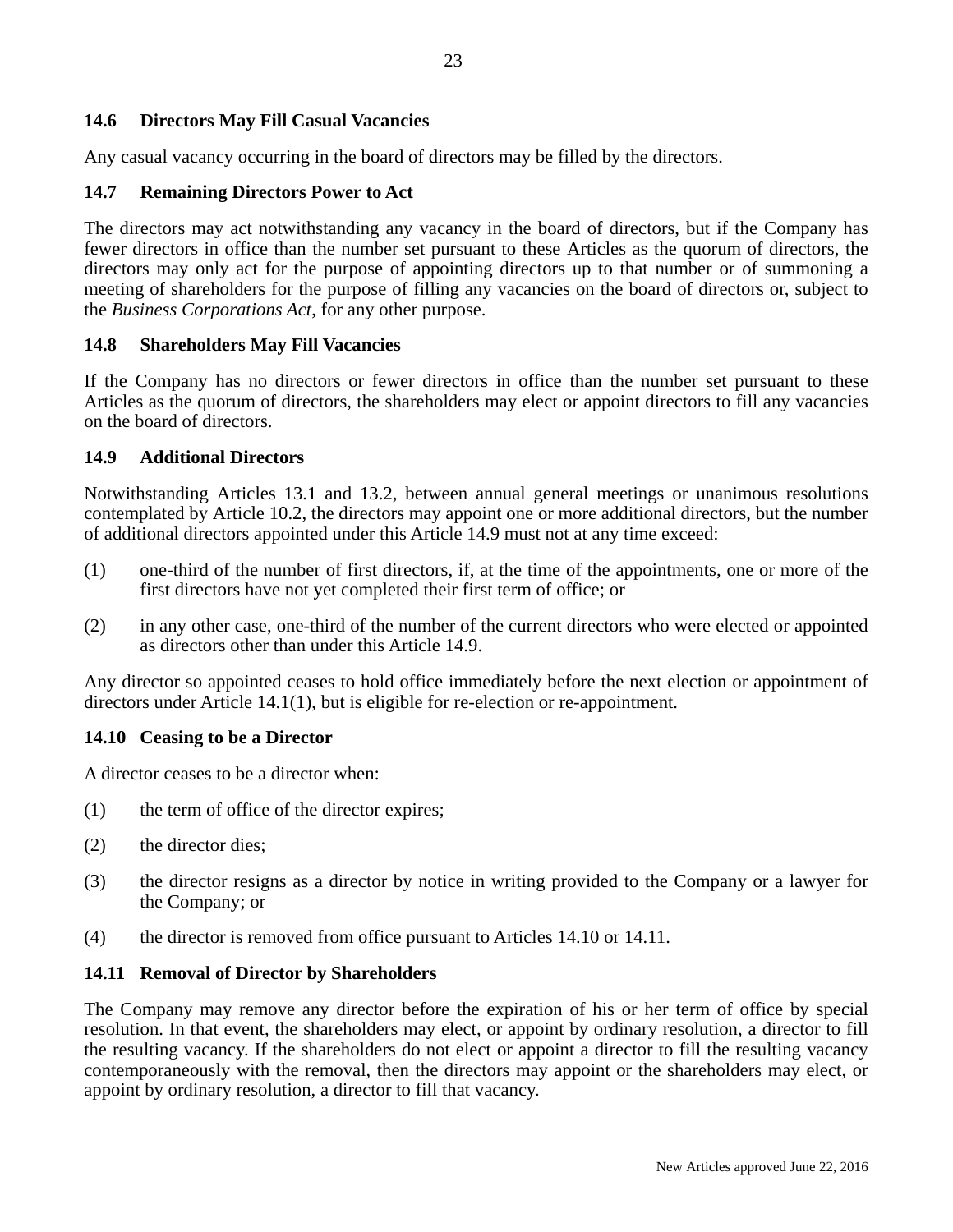### **14.12 Removal of Director by Directors**

The directors may remove any director before the expiration of his or her term of office if the director is convicted of an indictable offence, or if the director ceases to be qualified to act as a director of a company and does not promptly resign, and the directors may appoint a director to fill the resulting vacancy.

## **15. ALTERNATE DIRECTORS**

#### **15.1 Appointment of Alternate Director**

Any director (an "appointor") may by notice in writing received by the Company appoint any person (an "appointee") who is qualified to act as a director to be his or her alternate to act in his or her place at meetings of the directors or committees of the directors at which the appointor is not present unless (in the case of an appointee who is not a director) the directors have reasonably disapproved the appointment of such person as an alternate director and have given notice to that effect to his or her appointor within a reasonable time after the notice of appointment is received by the Company.

#### **15.2 Notice of Meetings**

Every alternate director so appointed is entitled to notice of meetings of the directors and of committees of the directors of which his or her appointor is a member and to attend and vote as a director at any such meetings at which his or her appointor is not present.

#### **15.3 Alternate for More Than One Director Attending Meetings**

A person may be appointed as an alternate director by more than one director, and an alternate director:

- (1) will be counted in determining the quorum for a meeting of directors once for each of his or her appointors and, in the case of an appointee who is also a director, once more in that capacity;
- (2) has a separate vote at a meeting of directors for each of his or her appointors and, in the case of an appointee who is also a director, an additional vote in that capacity;
- (3) will be counted in determining the quorum for a meeting of a committee of directors once for each of his or her appointors who is a member of that committee and, in the case of an appointee who is also a member of that committee as a director, once more in that capacity; and
- (4) has a separate vote at a meeting of a committee of directors for each of his or her appointors who is a member of that committee and, in the case of an appointee who is also a member of that committee as a director, an additional vote in that capacity.

### **15.4 Consent Resolutions**

Every alternate director, if authorized by the notice appointing him or her, may sign in place of his or her appointor any resolutions to be consented to in writing.

#### **15.5 Alternate Director Not an Agent**

Every alternate director is deemed not to be the agent of his or her appointor.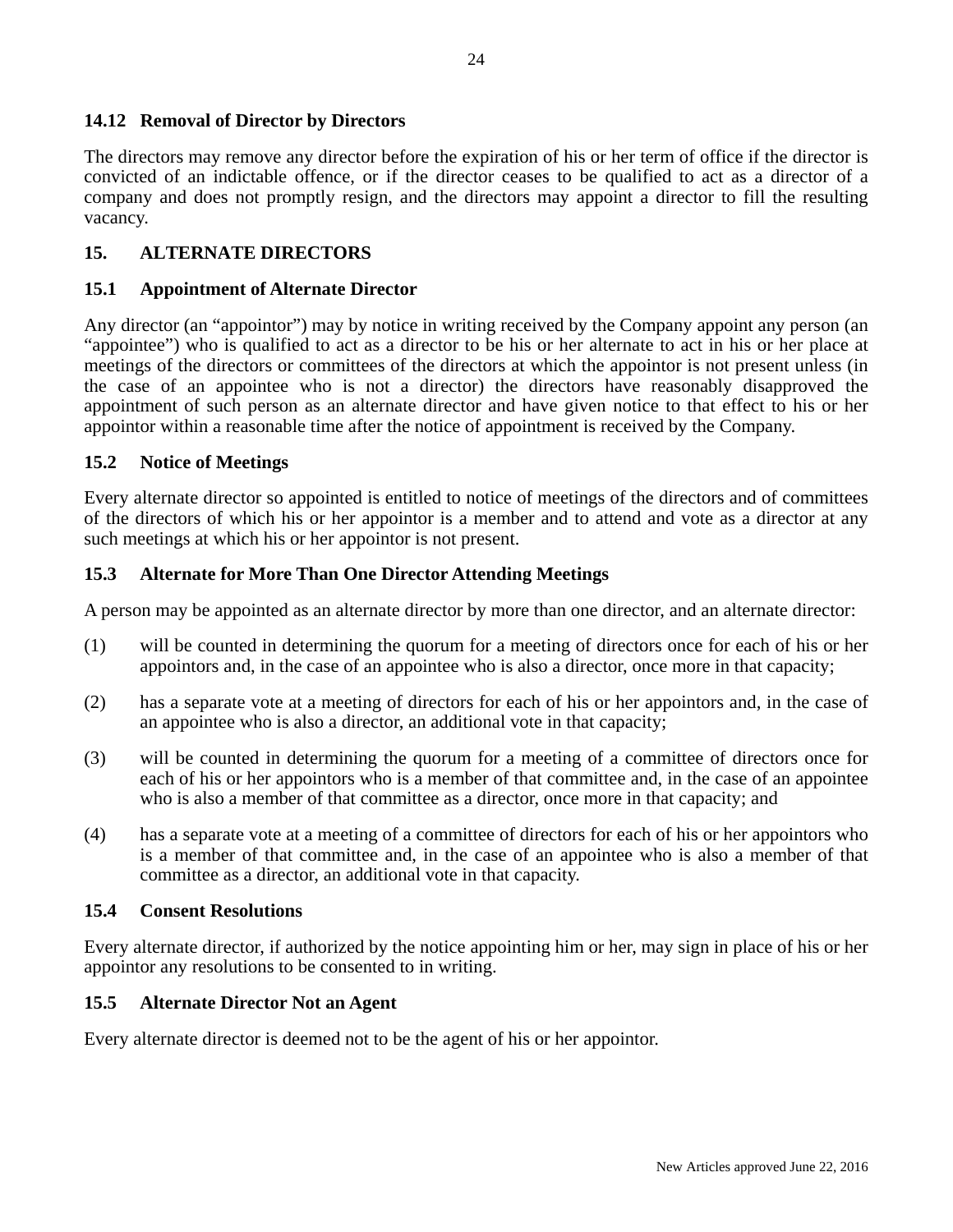### **15.6 Revocation of Appointment of Alternate Director**

An appointor may at any time, by notice in writing received by the Company, revoke the appointment of an alternate director appointed by him or her.

#### **15.7 Ceasing to be an Alternate Director**

The appointment of an alternate director ceases when:

- (1) his or her appointor ceases to be a director and is not promptly re-elected or re-appointed;
- (2) the alternate director dies;
- (3) the alternate director resigns as an alternate director by notice in writing provided to the Company or a lawyer for the Company;
- (4) the alternate director ceases to be qualified to act as a director; or
- (5) his or her appointor revokes the appointment of the alternate director.

#### **15.8 Remuneration and Expenses of Alternate Director**

The Company may reimburse an alternate director for the reasonable expenses that would be properly reimbursed if he or she were a director, and the alternate director is entitled to receive from the Company such proportion, if any, of the remuneration otherwise payable to the appointor as the appointor may from time to time direct.

#### **16. POWERS AND DUTIES OF DIRECTORS**

#### **16.1 Powers of Management**

The directors must, subject to the *Business Corporations Act* and these Articles, manage or supervise the management of the business and affairs of the Company and have the authority to exercise all such powers of the Company as are not, by the *Business Corporations Act* or by these Articles, required to be exercised by the shareholders of the Company.

#### **16.2 Appointment of Attorney of Company**

The directors may from time to time, by power of attorney or other instrument, under seal if so required by law, appoint any person to be the attorney of the Company for such purposes, and with such powers, authorities and discretions (not exceeding those vested in or exercisable by the directors under these Articles and excepting the power to fill vacancies in the board of directors, to remove a director, to change the membership of, or fill vacancies in, any committee of the directors, to appoint or remove officers appointed by the directors and to declare dividends) and for such period, and with such remuneration and subject to such conditions as the directors may think fit. Any such power of attorney may contain such provisions for the protection or convenience of persons dealing with such attorney as the directors think fit. Any such attorney may be authorized by the directors to sub-delegate all or any of the powers, authorities and discretions for the time being vested in him or her.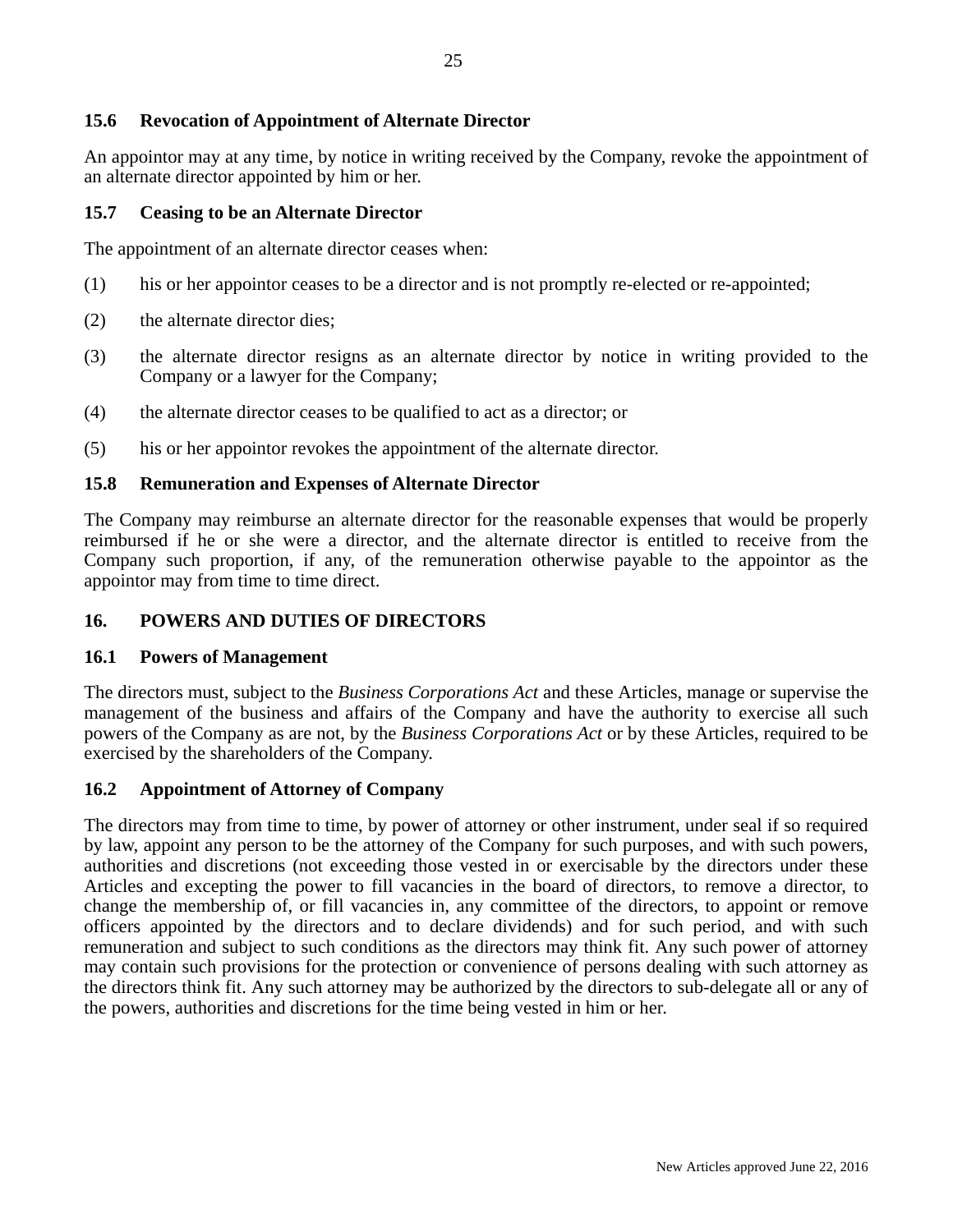### **17. DISCLOSURE OF INTEREST OF DIRECTORS**

## **17.1 Obligation to Account for Profits**

A director or senior officer who holds a disclosable interest (as that term is used in the *Business Corporations Act*) in a contract or transaction into which the Company has entered or proposes to enter is liable to account to the Company for any profit that accrues to the director or senior officer under or as a result of the contract or transaction only if and to the extent provided in the *Business Corporations Act*.

### **17.2 Restrictions on Voting by Reason of Interest**

A director or whose close associates (as defined under the meaning of the Listing Rules) who holds a disclosable interest in a contract or transaction into which the Company has entered or proposes to enter is not entitled to vote on any directors' resolution to approve that contract or transaction, unless all the directors have a disclosable interest in that contract or transaction, in which case any or all of those directors may vote on such resolution.

### **17.3 Interested Director Counted in Quorum**

A director who holds a disclosable interest in a contract or transaction into which the Company has entered or proposes to enter and who is present at the meeting of directors at which the contract or transaction is considered for approval may be counted in the quorum at the meeting whether or not the director votes on any or all of the resolutions considered at the meeting.

### **17.4 Disclosure of Conflict of Interest or Property**

A director or senior officer who holds any office or possesses any property, right or interest that could result, directly or indirectly, in the creation of a duty or interest that materially conflicts with that individual's duty or interest as a director or senior officer, must disclose the nature and extent of the conflict as required by the *Business Corporations Act*.

# **17.5 Director Holding Other Office in the Company**

A director may hold any office, employment or place of profit with the Company, other than the office of auditor of the Company, in addition to his or her office of director for the period and on the terms (as to remuneration or otherwise) that the directors may determine.

### **17.6 No Disqualification**

No director or intended director is disqualified by his or her office from contracting with the Company either with regard to the holding of any office, employment or place of profit the director holds with the Company or as vendor, purchaser or otherwise, and no contract or transaction entered into by or on behalf of the Company in which a director is in any way interested is liable to be voided for that reason.

### **17.7 Professional Services by Director or Officer**

Subject to the *Business Corporations Act*, a director or officer, or any person in which a director or officer has an interest, may act in a professional capacity for the Company, except as auditor of the Company, and the director or officer or such person is entitled to remuneration for professional services as if that director or officer were not a director or officer.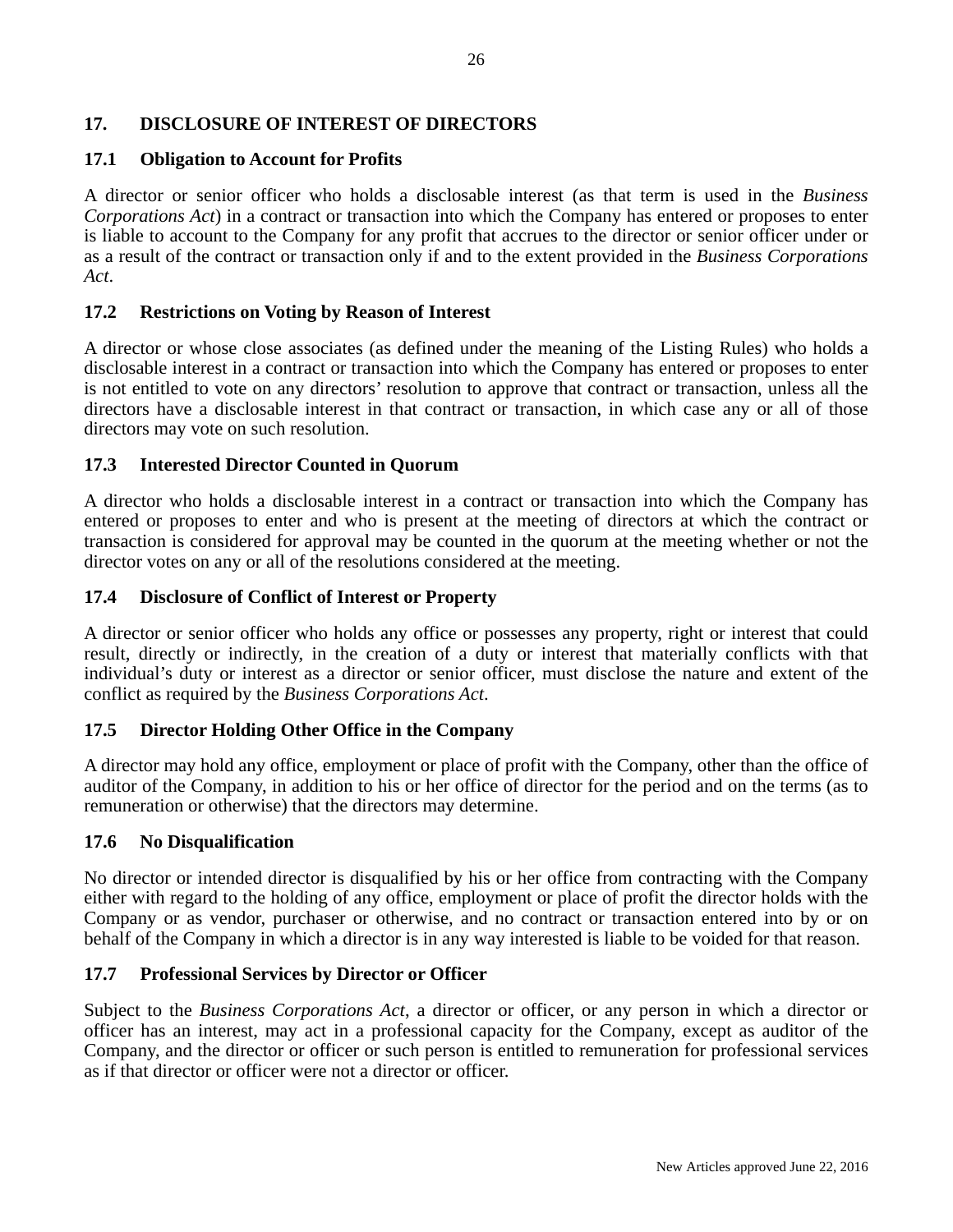#### **17.8 Director or Officer in Other Corporations**

A director or officer may be or become a director, officer or employee of, or otherwise interested in, any person in which the Company may be interested as a shareholder or otherwise, and, subject to the *Business Corporations Act*, the director or officer is not accountable to the Company for any remuneration or other benefits received by him or her as director, officer or employee of, or from his or her interest in, such other person.

#### **18. PROCEEDINGS OF DIRECTORS**

#### **18.1 Meetings of Directors**

The directors may meet together for the conduct of business, adjourn and otherwise regulate their meetings as they think fit, and meetings of the directors held at regular intervals may be held at the place, at the time and on the notice, if any, as the directors may from time to time determine.

#### **18.2 Voting at Meetings**

Questions arising at any meeting of directors are to be decided by a majority of votes and, in the case of an equality of votes, the chair of the meeting does not have a second or casting vote.

#### **18.3 Chair of Meetings**

The following individual is entitled to preside as chair at a meeting of directors:

- (1) the chair of the board, if any;
- (2) in the absence of the chair of the board, the president, if any, if the president is a director; or
- (3) any other director chosen by the directors if:
	- (a) neither the chair of the board nor the president, if a director, is present at the meeting within 15 minutes after the time set for holding the meeting;
	- (b) neither the chair of the board nor the president, if a director, is willing to chair the meeting; or
	- (c) the chair of the board and the president, if a director, have advised the secretary, if any, or any other director, that they will not be present at the meeting.

#### **18.4 Meetings by Telephone or Other Communications Medium**

A director may participate in a meeting of the directors or of any committee of the directors in person or by telephone if all directors participating in the meeting, whether in person or by telephone or other communications medium, are able to communicate with each other. A director may participate in a meeting of the directors or of any committee of the directors by a communications medium other than telephone if all directors participating in the meeting, whether in person or by telephone or other communications medium, are able to communicate with each other. A director who participates in a meeting in a manner contemplated by this Article 18.4 is deemed for all purposes of the *Business Corporations Act* and these Articles to be present at the meeting and to have agreed to participate in that manner**.**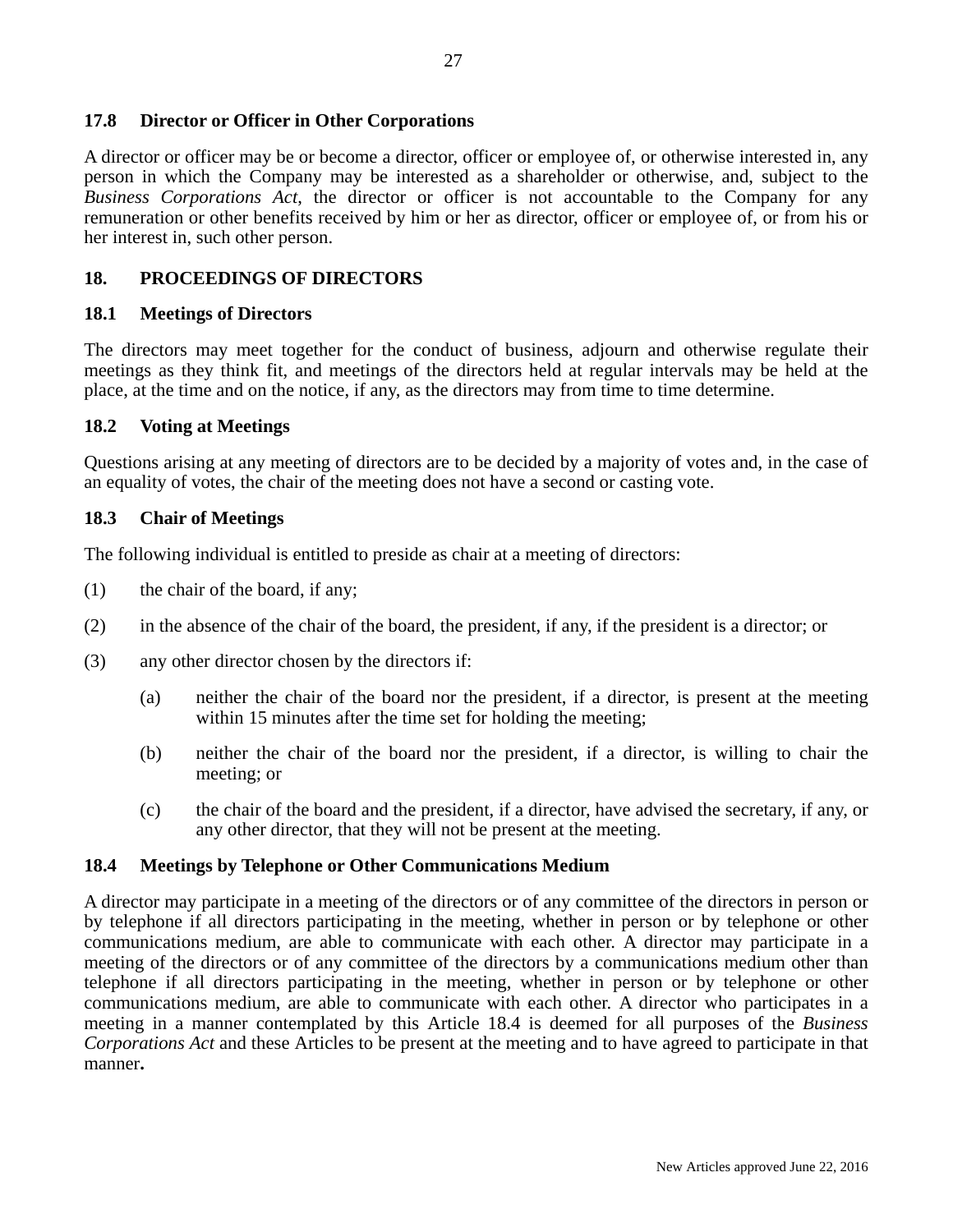### **18.5 Calling of Meetings**

A director may, and the secretary or an assistant secretary of the Company, if any, on the request of a director must, call a meeting of the directors at any time.

#### **18.6 Notice of Meetings**

Other than for meetings held at regular intervals as determined by the directors pursuant to Article 18.1, notice of each meeting of the directors, specifying the place, day and time of that meeting must be given to each of the directors and the alternate directors at least 48 hours before the time appointed for holding the meeting or such lesser time as may be reasonable under the circumstances, by any method set out in Article 24.1 or orally in person or by telephone.

#### **18.7 When Notice Not Required**

It is not necessary to give notice of a meeting of the directors to a director or an alternate director if:

- (1) the meeting is to be held immediately following a meeting of shareholders at which that director was elected or appointed, or is the meeting of the directors at which that director is appointed; or
- (2) the director or alternate director, as the case may be, has waived notice of the meeting.

#### **18.8 Meeting Valid Despite Failure to Give Notice**

The accidental omission to give notice of any meeting of directors to, or the non-receipt of any notice by, any director or alternate director, does not invalidate any proceedings at that meeting.

#### **18.9 Waiver of Notice of Meetings**

Any director or alternate director may send to the Company a document signed by him or her waiving notice of any past, present or future meeting or meetings of the directors and may at any time withdraw that waiver with respect to meetings held after that withdrawal. After sending a waiver with respect to all future meetings and until that waiver is withdrawn, no notice of any meeting of the directors need be given to that director and, unless the director otherwise requires by notice in writing to the Company, to his or her alternate director, and all meetings of the directors so held are deemed not to be improperly called or constituted by reason of notice not having been given to such director or alternate director.

### **18.10 Quorum**

The quorum necessary for the transaction of the business of the directors may be set by the directors and, if not so set, is deemed to be set at a majority of the number of directors or, if the number of directors is set at one, is deemed to be set at one director, and that director for the time being set pursuant to these Articles or may constitute a meeting.

### **18.11 Validity of Acts Where Appointment Defective**

Subject to the *Business Corporations Act*, an act of a director or officer is not invalid merely because of an irregularity in the election or appointment or a defect in the qualification of that director or officer.

#### **18.12 Consent Resolutions in Writing**

A resolution of the directors or of any committee of the directors consented to in writing by all of the directors entitled to vote on it, whether by signed document, fax, email or any other method of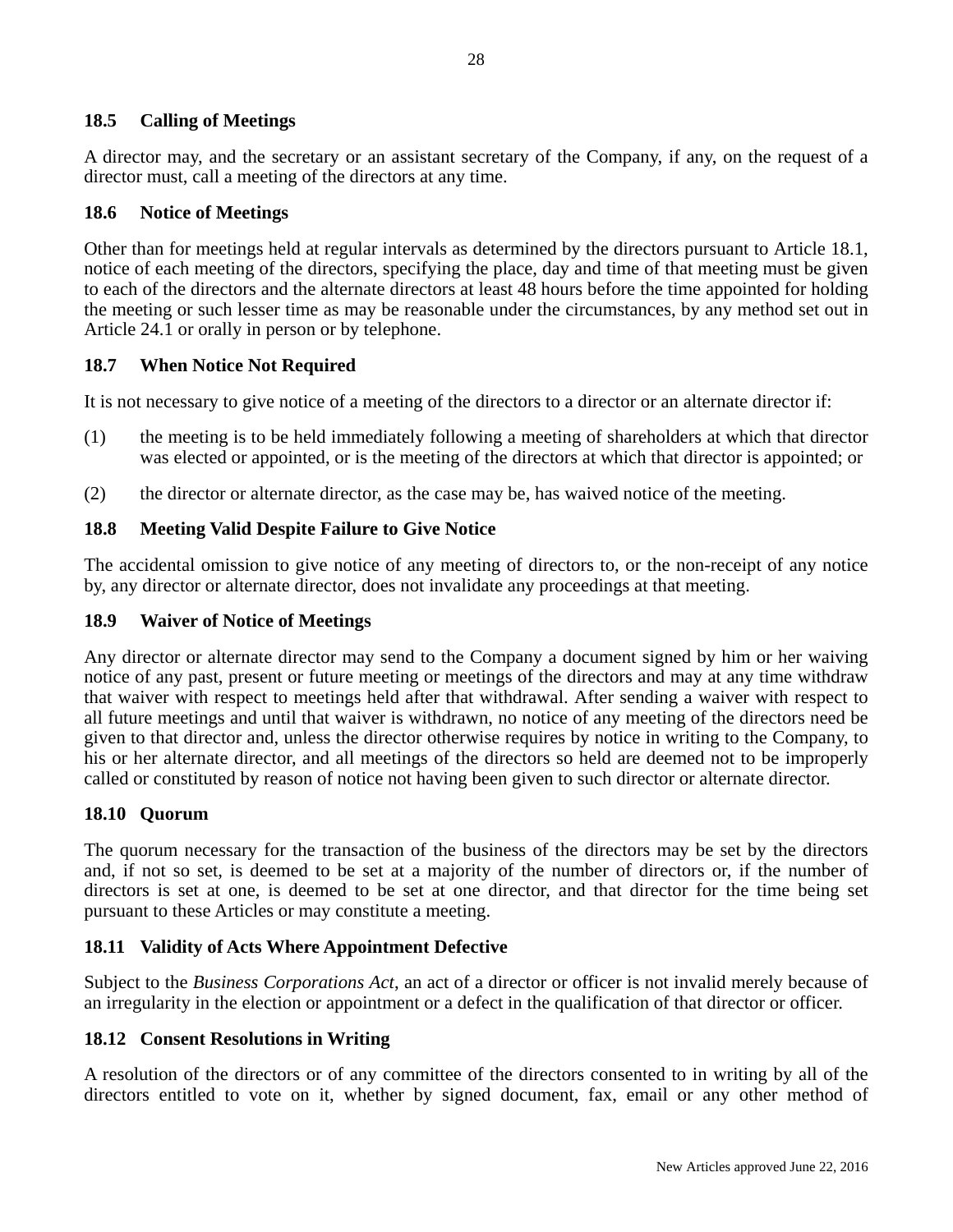transmitting legibly recorded messages, is as valid and effective as if it had been passed at a meeting of the directors or of the committee of the directors duly called and held. Such resolution may be in two or more counterparts which together are deemed to constitute one resolution in writing. A resolution passed in that manner is effective on the date stated in the resolution or on the latest date stated on any counterpart. A resolution of the directors or of any committee of the directors passed in accordance with this Article 18.12 is deemed to be a proceeding at a meeting of directors or of the committee of the directors and to be as valid and effective as if it had been passed at a meeting of the directors or of the committee of the directors that satisfies all the requirements of the *Business Corporations Act* and all the requirements of these Articles relating to meetings of the directors or of a committee of the directors.

# **19. EXECUTIVE AND OTHER COMMITTEES**

# **19.1 Appointment and Powers of Executive Committee**

The directors may, by resolution, appoint an executive committee consisting of the director or directors that they consider appropriate, and this committee has, during the intervals between meetings of the board of directors, all of the directors' powers, except:

- (1) the power to fill vacancies in the board of directors;
- (2) the power to remove a director;
- (3) the power to change the membership of, or fill vacancies in, any committee of the directors; and
- (4) such other powers, if any, as may be set out in the resolution or any subsequent directors' resolution.

### **19.2 Appointment and Powers of Other Committees**

The directors may, by resolution:

- (1) appoint one or more committees (other than the executive committee) consisting of the director or directors that they consider appropriate;
- (2) delegate to a committee appointed under paragraph (1) any of the directors' powers, except:
	- (a) the power to fill vacancies in the board of directors;
	- (b) the power to remove a director;
	- (c) the power to change the membership of, or fill vacancies in, any committee of the directors; and
	- (d) the power to appoint or remove officers appointed by the directors; and
- (3) make any delegation referred to in paragraph (2) subject to the conditions set out in the resolution or any subsequent directors' resolution.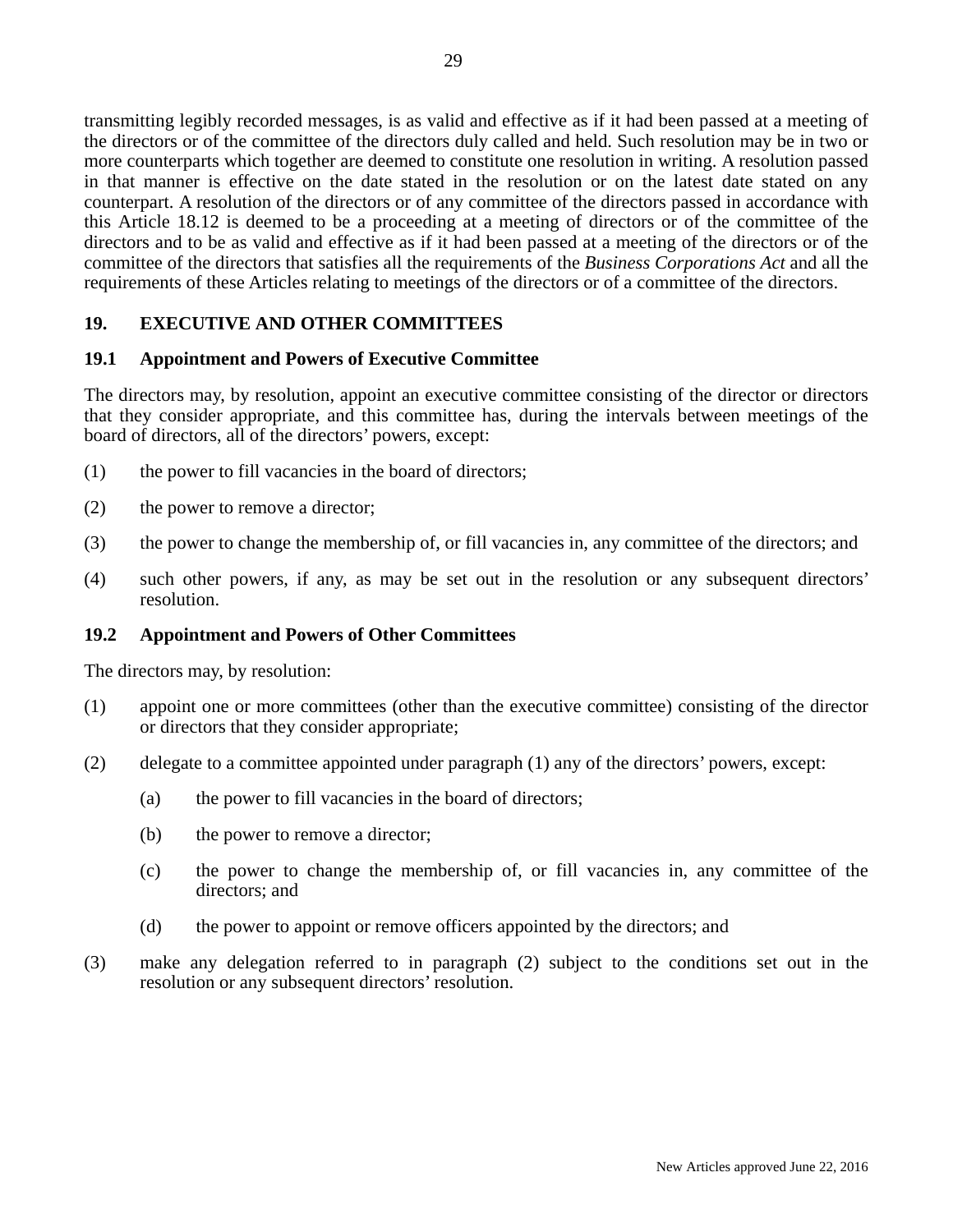#### **19.3 Obligations of Committees**

Any committee appointed under Articles 19.1 or 19.2, in the exercise of the powers delegated to it, must:

- (1) conform to any rules that may from time to time be imposed on it by the directors;
- (2) report every act or thing done in exercise of those powers at such times as the directors may require; and
- (3) keep minutes of all meetings of the committee.

#### **19.4 Powers of Board**

The directors may, at any time, with respect to a committee appointed under Articles 19.1 or 19.2:

- (1) revoke or alter the authority given to the committee, or override a decision made by the committee, except as to acts done before such revocation, alteration or overriding;
- (2) terminate the appointment of, or change the membership of, the committee; and
- (3) fill vacancies in the committee.

#### **19.5 Committee Meetings**

Subject to Article 19.3(1) and unless the directors otherwise provide in the resolution appointing the committee or in any subsequent resolution, with respect to a committee appointed under Articles 19.1 or 19.2:

- (1) the committee may meet and adjourn as it thinks proper;
- (2) the committee may elect a chair of its meetings but, if no chair of a meeting is elected, or if at a meeting the chair of the meeting is not present within 15 minutes after the time set for holding the meeting, the directors present who are members of the committee may choose one of their number to chair the meeting;
- (3) a majority of the members of the committee constitutes a quorum of the committee;
- (4) questions arising at any meeting of the committee are determined by a majority of votes of the members present, and in case of an equality of votes, the chair of the meeting does not have a second or casting vote; and
- (5) the committee may make rules for the conduct of its business and may seek such assistance as it may deem necessary.

#### **20. OFFICERS**

#### **20.1 Directors May Appoint Officers**

The directors may, from time to time, appoint such officers, if any, as the directors determine and the directors may, at any time, terminate any such appointment.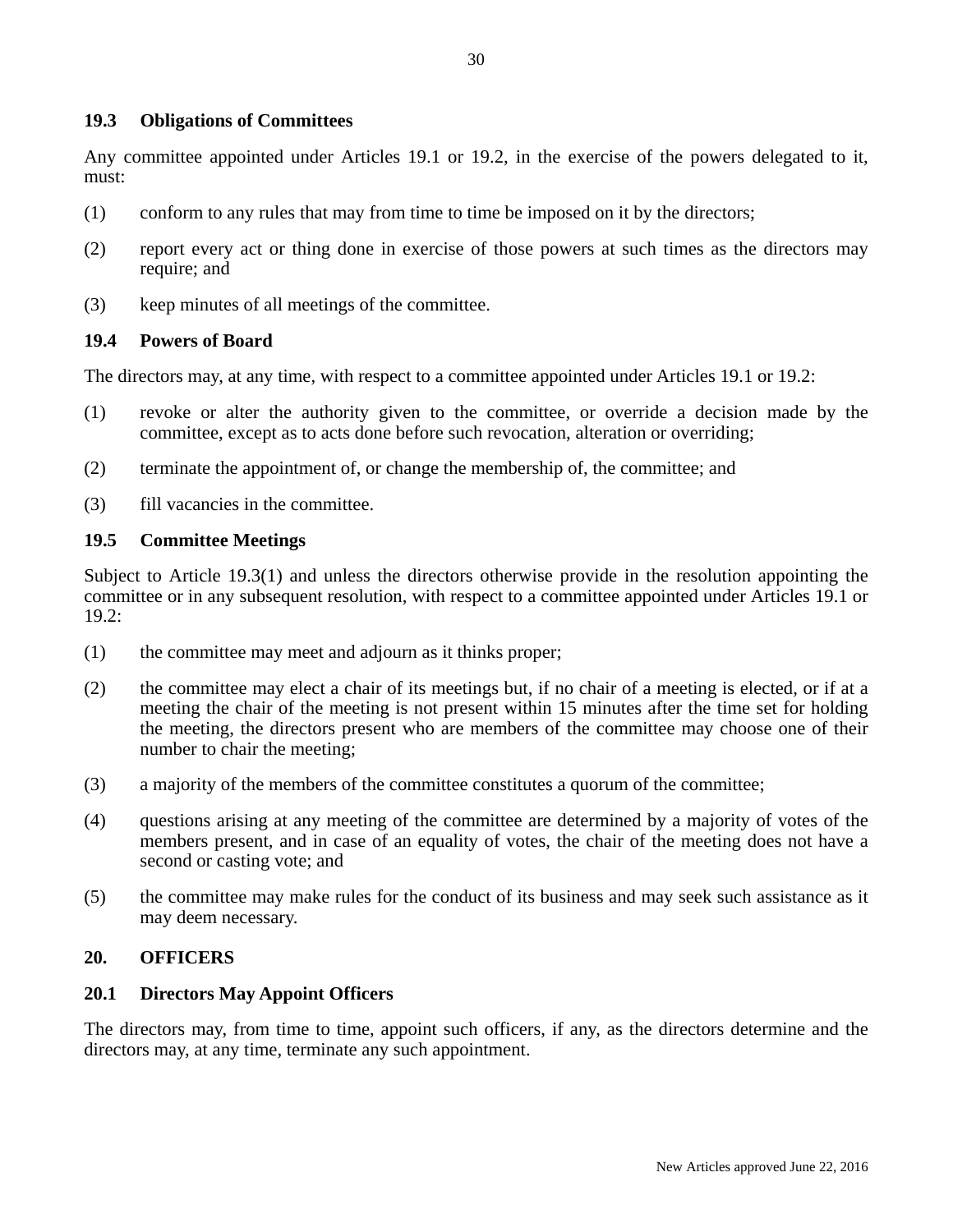#### **20.2 Functions, Duties and Powers of Officers**

The directors may, for each officer:

- (1) determine the functions and duties of the officer;
- (2) entrust to and confer on the officer any of the powers exercisable by the directors on such terms and conditions and with such restrictions as the directors think fit; and
- (3) revoke, withdraw, alter or vary all or any of the functions, duties and powers of the officer.

#### **20.3 Qualifications**

No officer may be appointed unless that officer is qualified in accordance with the *Business Corporations Act*. One person may hold more than one position as an officer of the Company. Any person appointed as the chair of the board or as the managing director must be a director. Any other officer need not be a director.

#### **20.4 Remuneration and Terms of Appointment**

All appointments of officers are to be made on the terms and conditions and at the remuneration (whether by way of salary, fee, commission, participation in profits or otherwise) that the directors think fit and are subject to termination at the pleasure of the directors, and an officer may in addition to such remuneration be entitled to receive, after he or she ceases to hold such office or leaves the employment of the Company, a pension or gratuity.

#### **21. INDEMNIFICATION**

#### **21.1 Definitions**

In this Article 21:

- (1) "associated corporation" means a corporation or entity referred to in paragraph (b) or (c) of the definition of "eligible party";
- (2) "eligible party" means and individual who:
	- (a) is or was a director or alternate director of the Company;
	- (b) is or was a director or alternate director of another corporation,
		- i. at a time when the corporation is or was an affiliate of the Company; or
		- ii. at the request of the Company; or
	- (c) at the request of the Company, is or was, or holds or held a position equivalent to that of, a director or alternate director of a partnership, trust, joint venture or other unincorporated entity;
- (3) "eligible penalty" means a judgment, penalty or fine awarded or imposed in, or an amount paid in settlement of, an eligible proceeding;
- (4) "eligible proceeding" means a legal proceeding or investigative action, whether current, threatened, pending or completed, in which an eligible party or any of the heirs and legal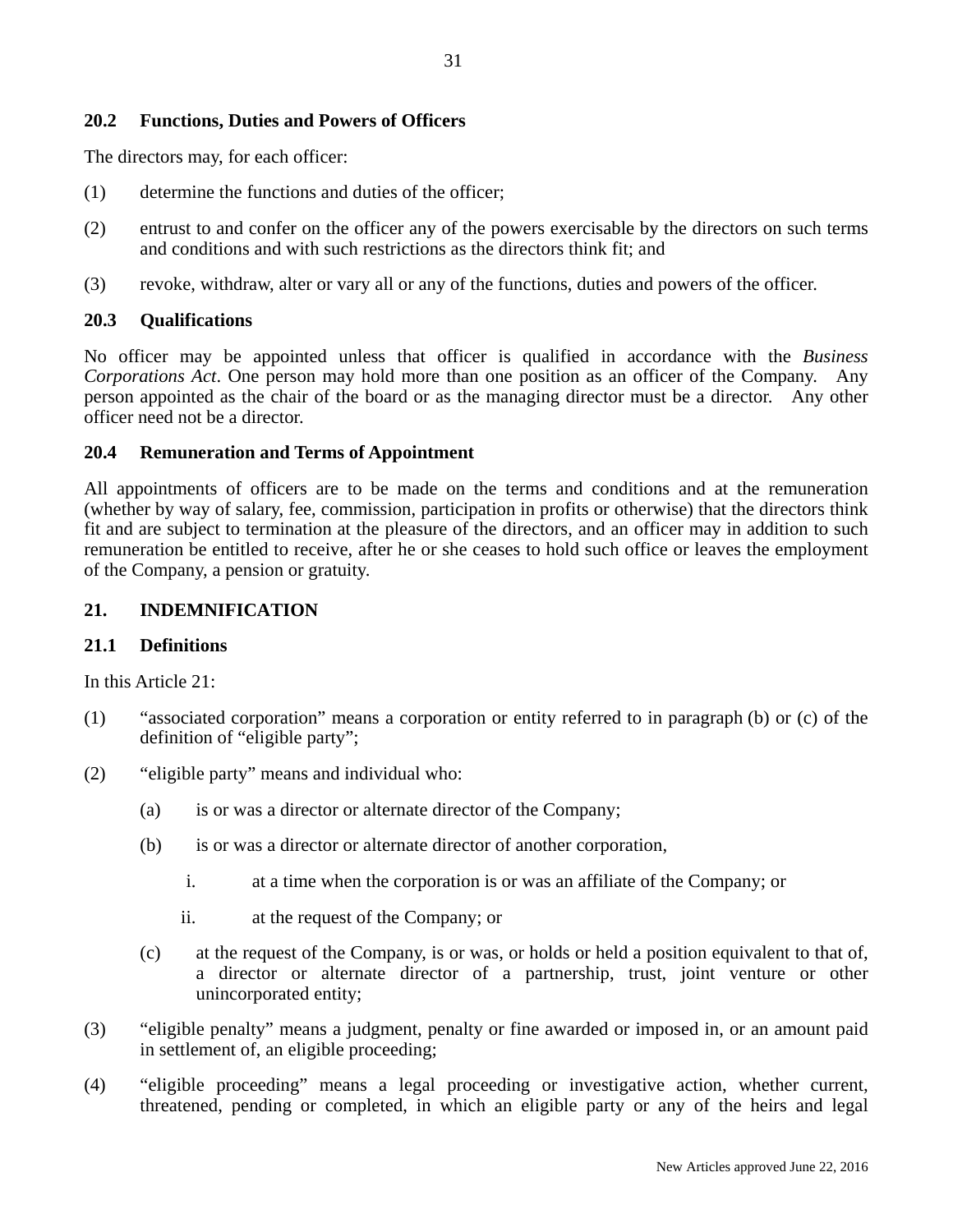personal representatives of the eligible party, by reason of the eligible party being or having been a director or alternate director of the Company or an associated corporation:

- (a) is or may be joined as a party; or
- (b) is or may be liable for or in respect of a judgment, penalty or fine in, or expenses related to, the proceeding; and
- (5) "expenses" has the meaning set out in the *Business Corporations Act*.

# **21.2 Mandatory Indemnification of an Eligible Party**

Subject to the *Business Corporations Act*, the Company must indemnify an eligible party and his or her heirs and legal personal representatives against all eligible penalties to which such person is or may be liable, and the Company must, after the final disposition of an eligible proceeding, pay the expenses actually and reasonably incurred by such person in respect of that proceeding. Each eligible party is deemed to have contracted with the Company on the terms of the indemnity contained in this Article 21.2.

### **21.3 Indemnification of Other Persons**

Subject to any restrictions in the *Business Corporations Act*, the Company may indemnify any person.

# **21.4 Non-Compliance with** *Business Corporations Act*

The failure of an eligible party to comply with the *Business Corporations Act* or these Articles does not invalidate any indemnity to which he or she is entitled under this Article 21.

### **21.5 Company May Purchase Insurance**

The Company may purchase and maintain insurance for the benefit of any person (or his or her heirs or legal personal representatives) who:

- (1) is or was a director, alternate director, officer, employee or agent of the Company;
- (2) is or was a director, alternate director, officer, employee or agent of a corporation at a time when the corporation is or was an affiliate of the Company;
- (3) at the request of the Company, is or was a director, alternate director, officer, employee or agent of a corporation or of a partnership, trust, joint venture or other unincorporated entity; or
- (4) at the request of the Company, holds or held a position equivalent to that of a director, alternate director or officer of a partnership, trust, joint venture or other unincorporated entity;

against any liability incurred by him or her by reason of being or having been such a director, alternate director, officer, employee or agent or person who holds or held such equivalent position.

### **22. DIVIDENDS**

### **22.1 Payment of Dividends Subject to Special Rights**

The provisions of this Article 22 are subject to the rights, if any, of shareholders holding shares of the Company with special rights as to dividends.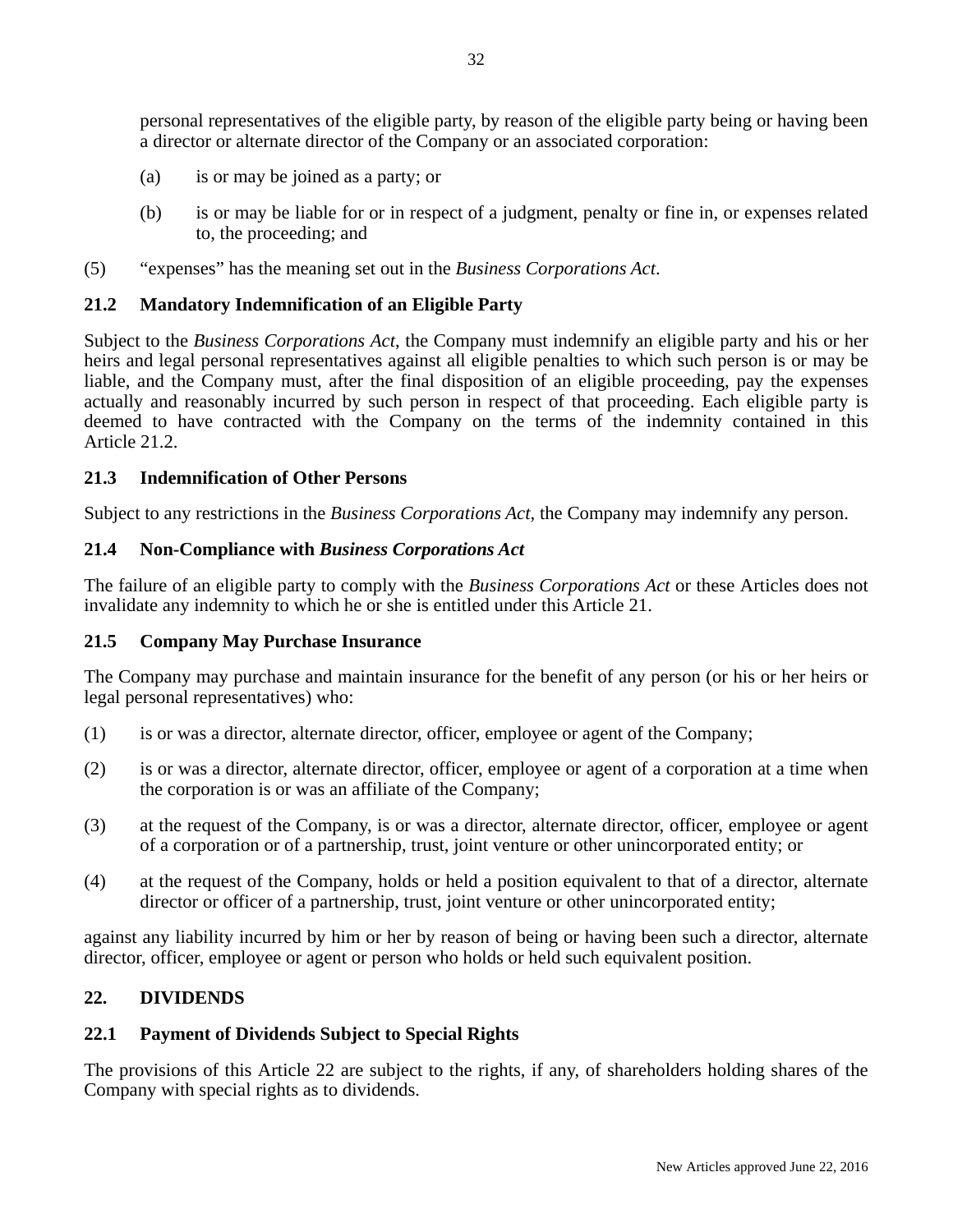### **22.2 Declaration of Dividends**

Subject to the *Business Corporations Act*, the directors may from time to time declare and authorize payment of such dividends as they may deem advisable.

#### **22.3 No Notice Required**

The directors need not give notice to any shareholder of any declaration under Article 22.2.

#### **22.4 Record Date**

The directors may set a date as the record date for the purpose of determining shareholders entitled to receive payment of a dividend. The record date must not precede the date on which the dividend is to be paid by more than two months. If no record date is set, the record date is 5 p.m. on the date on which the directors pass the resolution declaring the dividend.

#### **22.5 Manner of Paying Dividend**

A resolution declaring a dividend may direct payment of the dividend wholly or partly by the distribution of specific assets or of fully paid shares or of bonds, debentures or other securities of the Company, or in any one or more of those ways.

#### **22.6 Settlement of Difficulties**

If any difficulty arises in regard to a distribution under Article 22.5, the directors may settle the difficulty as they deem advisable, and, in particular, may:

- (1) set the value for distribution of specific assets or any part thereof;
- (2) determine that cash payments in substitution for all or any part of the specific assets to which any shareholders are entitled may be made to any shareholders on the basis of the value so fixed in order to adjust the rights of all parties; and
- (3) vest any such specific assets in trustees for the persons entitled to the dividend.

#### **22.7 When Dividend Payable**

Any dividend may be made payable on such date as is fixed by the directors.

#### **22.8 Dividends to be Paid in Accordance with Number of Shares**

All dividends on shares of any class or series of shares must be declared and paid according to the number of such shares held.

#### **22.9 Receipt by Joint Shareholders**

If several persons are joint shareholders of any share, any one of them may give an effective receipt for any dividend, bonus or other money payable in respect of the share.

#### **22.10 Dividend Bears No Interest**

No dividend bears interest against the Company.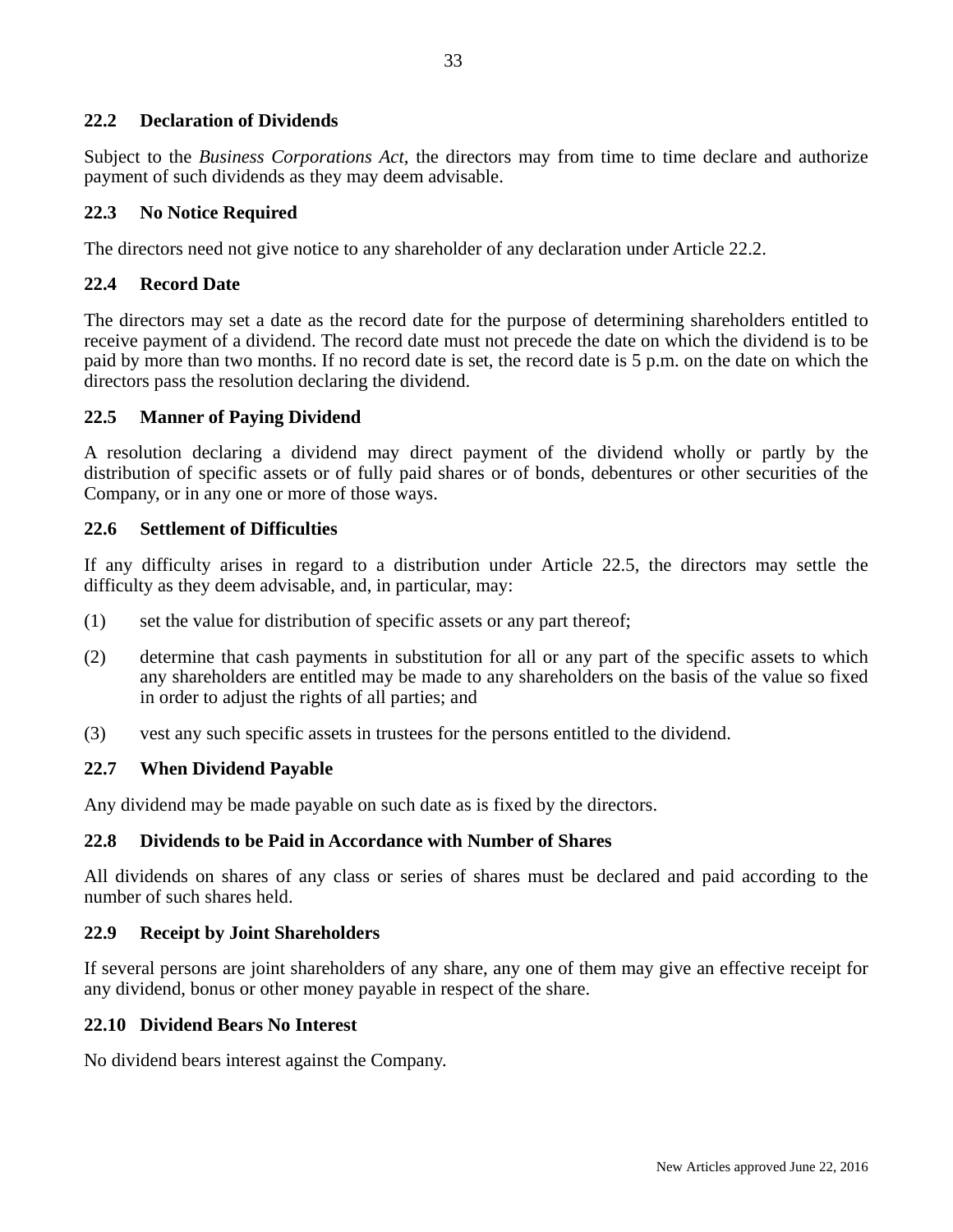# **22.11 Fractional Dividends**

If a dividend to which a shareholder is entitled includes a fraction of the smallest monetary unit of the currency of the dividend, that fraction may be disregarded in making payment of the dividend and that payment represents full payment of the dividend.

### **22.12 Payment of Dividends**

Any dividend or other distribution payable in cash in respect of shares may be paid by cheque, made payable to the order of the person to whom it is sent, and mailed to the address of the shareholder, or in the case of joint shareholders, to the address of the joint shareholder who is first named on the central securities register, or to the person and to the address the shareholder or joint shareholders may direct in writing. The mailing of such cheque will, to the extent of the sum represented by the cheque (plus the amount of the tax required by law to be deducted), discharge all liability for the dividend unless such cheque is not paid on presentation or the amount of tax so deducted is not paid to the appropriate taxing authority.

### **22.13 Capitalization of Surplus**

Notwithstanding anything contained in these Articles, the directors may from time to time capitalize any surplus of the Company and may from time to time issue, as fully paid, shares or any bonds, debentures or other securities of the Company as a dividend representing the surplus or any part of the surplus.

# **23. DOCUMENTS, RECORDS AND REPORTS**

# **23.1 Recording of Financial Affairs**

The directors must cause adequate accounting records to be kept to record properly the financial affairs and condition of the Company and to comply with the *Business Corporations Act*.

### **23.2 Inspection of Accounting Records**

Unless the directors determine otherwise, or unless otherwise determined by ordinary resolution, no shareholder of the Company is entitled to inspect or obtain a copy of any accounting records of the Company.

### **23.3 Remuneration of Auditor**

The directors may set the remuneration of the Company's auditor (if any).

# **23.3 Accounts**

Subject to Article 23.4, a printed copy of the directors' report, accompanied by the balance sheet and profit and loss account or income and expenditure account, including every document required by law to be annexed thereto, made up to the end of the applicable financial year and containing a summary of the assets and liabilities of the Company under convenient heads, together with a copy of the Auditors' report, shall be sent to each person entitled thereto at least twenty-one (21) days before the date of the App.13B general meeting and at the same time as the notice of annual general meeting and laid before the 3(3) shareholders at the annual general meeting held pursuant to Article 10.1 provided that this Article shall 4(2) not require a copy of those documents to be sent to any person whose address the Company is not aware or to more than one of the joint holders of any shares or debentures. App. 3 5

# **23.4 Summary Financial Report**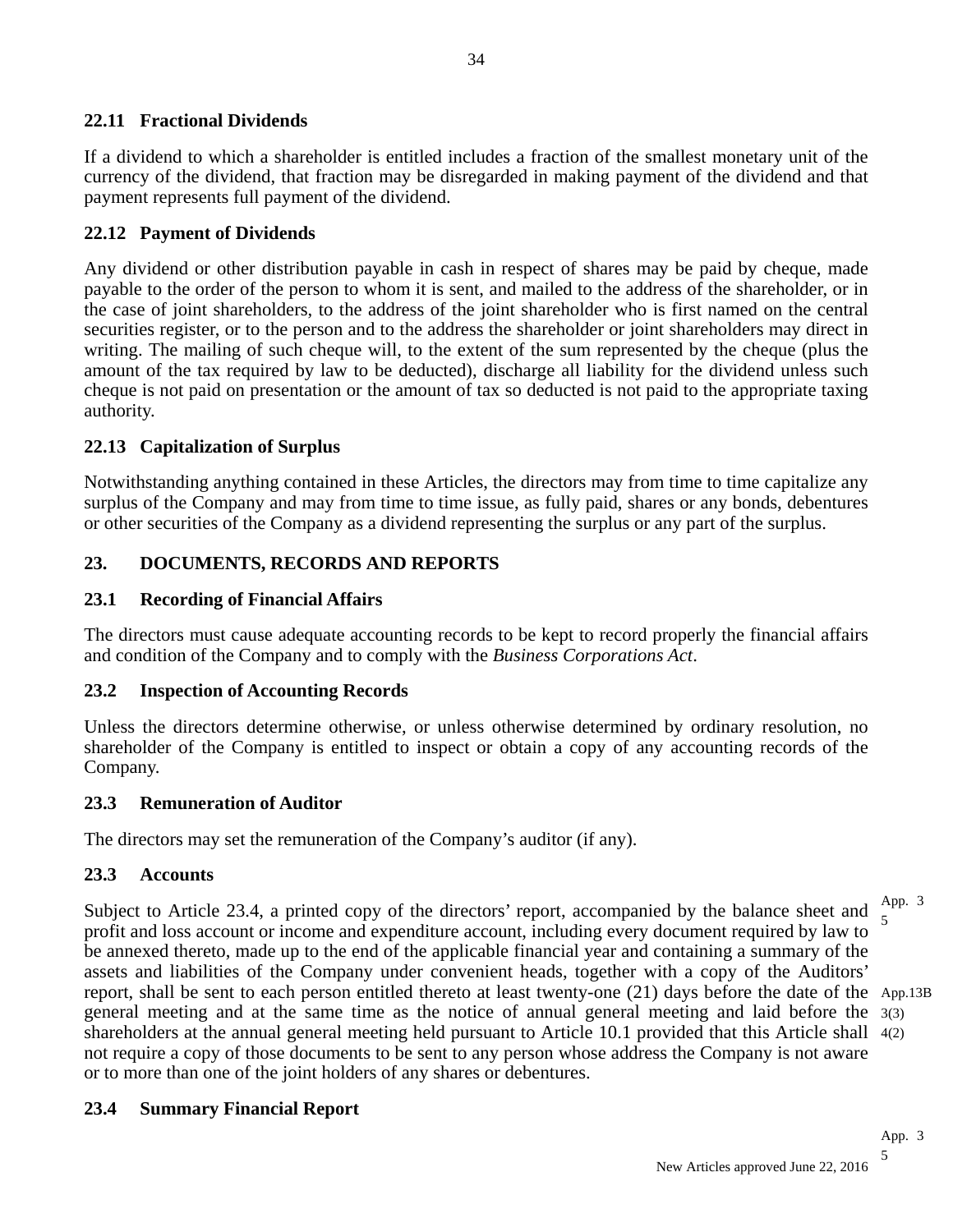Subject to due compliance with all applicable laws, rules and regulations, including, without limitation, the rules of the Designated Stock Exchange, and to obtaining all necessary consents, if any, required thereunder, the requirements of Article 23.3 shall be deemed satisfied in relation to any person by sending to the person in any manner not prohibited by the law, summarised financial statements derived from the Company's annual accounts and the directors' report which shall be in the form and containing the information required by applicable laws and regulations, provided that any person who is otherwise entitled to the annual financial statements of the Company and the directors' report thereon may, if he so requires by notice in writing served on the Company, demand that the Company sends to him, in addition to summarised financial statements, a complete printed copy of the Company's annual financial statement and the directors' report thereon.

# **23.5 Delivery of Accounting Records**

The requirement to send to a person referred to in Article 23.3 the documents referred to in that article or a summary financial report in accordance with Article 23.4 shall be deemed satisfied where, in accordance with all applicable laws, rules and regulations, including without limitation, the rules of the Designated Stock Exchange, the Company publishes copies of the documents referred to in Article 23.3 and, if applicable, a summary financial report complying with Article 23.4, on the Company's computer network or in any other permitted manner (including by sending any form of electronic communication), and that person has agreed or is deemed to have agreed to treat the publication or receipt of such documents in such manner as discharging the Company's obligation to send to him a copy of such documents.

# **24. NOTICES**

# **24.1 Method of Giving Notice**

Any notice or document to be given or issued by or on behalf of the Company under these Articles, including, but not limited to, any corporate communication, shall be in writing (which may or may not be in a transitory form and may be recorded or stored in any digital, electronic, electrical, magnetic or other retrievable form or medium and information in visible and legible form (including an electronic communication and publication on a computer network (including, but not limited to, a website)) whether having physical substance or not) and may be served or delivered by the Company by any of the following means subject to and to such extent permitted by and in accordance with the *Business Corporations Act*, these Articles, the Ordinance, the Listing Rules and any applicable laws, rules and regulations, as amended from time to time:

- (1) personally;
- (2) by sending it by ordinary mail to the Entitled Person at their registered address as recorded in the central securities register of the Company or at the address, supplied by the Entitled Person to the Company for the sending of notices or documents or corporate communication;
- (3) by delivering or leaving it at such address as aforesaid;
- (4) by advertisement Published in the Newspapers as that meaning is assigned by the Listing Rules;
- (5) by transmitting it as an electronic communication to the Entitled Person by email at their email address as provided by them;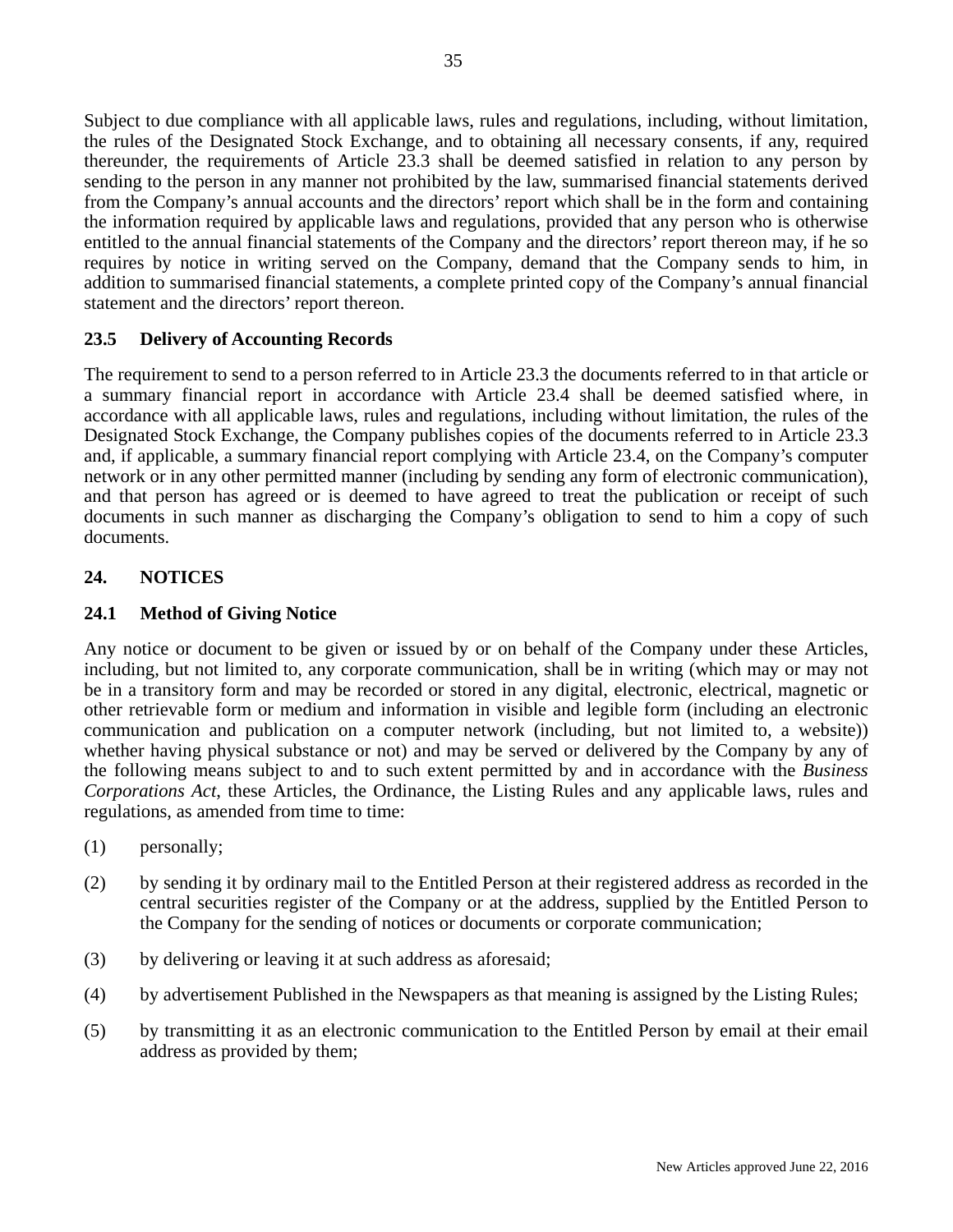- (6) by publishing it on the Company's website, and on the Company's profile on the systems used for electronically filing securities related information and providing the Entitled Person a notice of publication of such notice, document, or corporate communication; or
- (7) as otherwise permitted by any securities legislation in any province or territory of Canada or in the federal jurisdiction of the United States or in any states of the United States that is applicable to the Company and all regulations and rules made and promulgated under that legislation and all administrative policy statements, blanket orders and rulings, notices and other administrative directions issued by securities commissions or similar authorities appointed under that legislation.

# **24.2 Deemed Receipt of Mailing**

A record that is mailed to a person by ordinary mail to the applicable address for that person referred to in Article 24.1 is deemed to be received by the person to whom it was mailed on the day, Saturdays, Sundays and holidays excepted, following the date of mailing. A record that is sent to a person by email to the email address for that person referred to in Article 24.1 is deemed to be received by the person to whom it was emailed on the day, Saturdays, Sundays and holidays excepted, such record was emailed.

# **24.3 Certificate of Sending**

A certificate signed by the secretary, if any, or other officer of the Company or of any other corporation acting in that behalf for the Company stating that a notice, document, or corporate communication was addressed as required by Article 24.1, prepaid and mailed or otherwise sent as permitted by Article 24.1 is conclusive evidence of that fact.

### **24.4 Notice to Joint Shareholders**

A notice, statement, report or other record may be provided by the Company to the joint shareholders of a share by providing the notice to the joint shareholder first named in the central securities register in respect of the share and such notice, statement, report or record so given shall be deemed a sufficient service on or delivery to all the persons interested.

### **24.5 Notice to Trustees**

A notice, document or corporate communication may be provided by the Company to the persons entitled to a share in consequence of the death, bankruptcy or incapacity of a shareholder by:

- (1) mailing the record, addressed to them:
	- (a) by name, by the title of the legal personal representative of the deceased or incapacitated shareholder, by the title of trustee of the bankrupt shareholder or by any similar description; and
	- (b) at the address, if any, supplied to the Company for that purpose by the persons claiming to be so entitled; or
- (2) if an address referred to in paragraph (1)(b) has not been supplied to the Company, by giving the notice in a manner in which it might have been given if the death, bankruptcy or incapacity had not occurred.